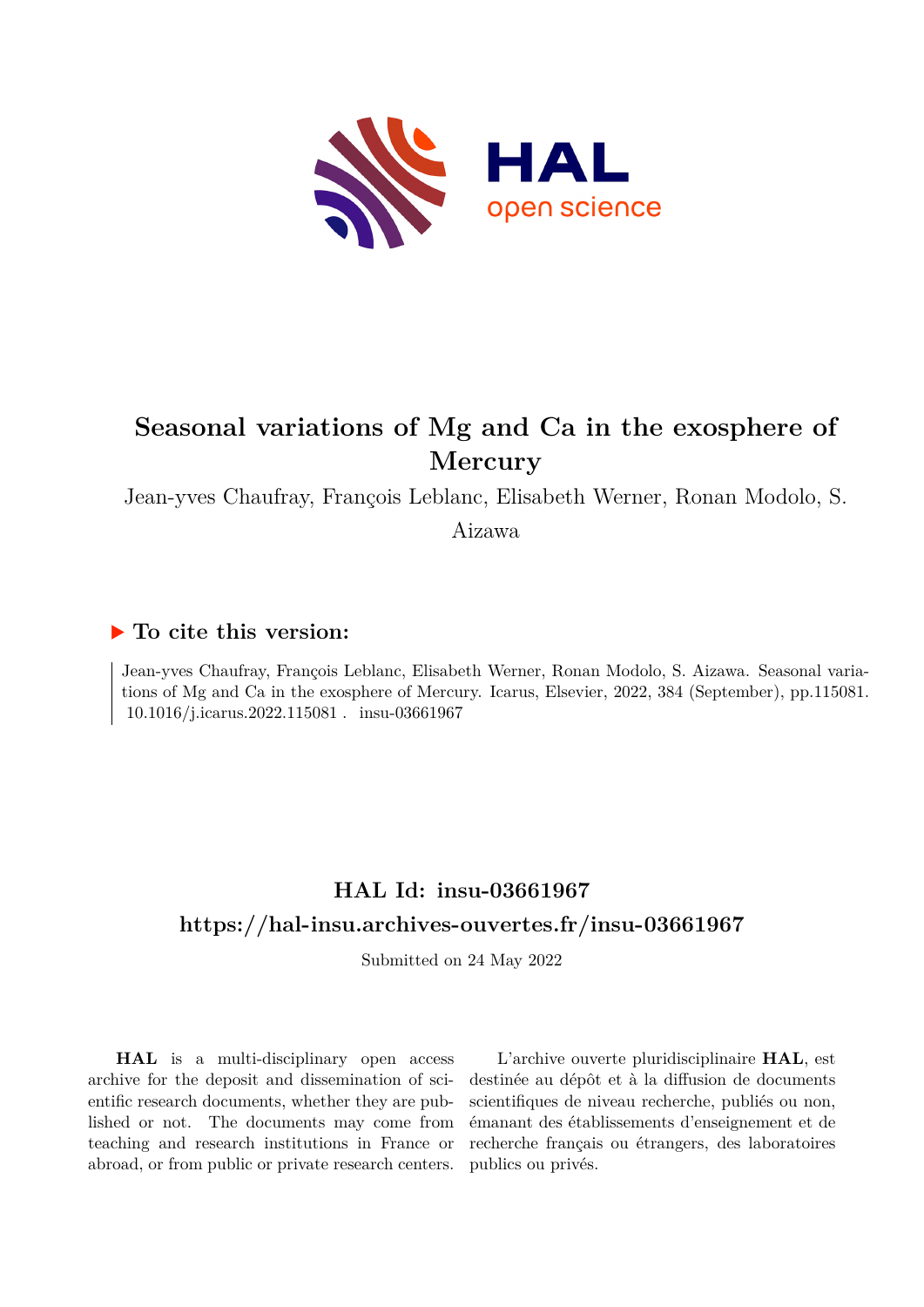**Seasonal variations of Mg and Ca in the exosphere of Mercury**  J-Y. Chaufray<sup>1</sup>, F. Leblanc<sup>1</sup>, A.I.E. Werner<sup>1</sup>, R. Modolo<sup>1</sup>, S. Aizawa<sup>2</sup> 1 LATMOS-IPSL, CNRS, Sorbonne-Université, Paris-Saclay, Paris, France 4 <sup>2</sup> IRAP, CNRS, Toulouse, France

- 
- 

#### **Abstract**

We simulate the seasonal variations of the Mg 285.3 nm and Ca 422.7 nm brightness and compared our results to the MESSENGER/MASCS observations at dawn. Our results are consistent with the previous studies of Ca while for Mg we used another seasonal variation for the g -value (excitation frequency) at 285.3 nm. We find that both emissions are well reproduced from micrometeoroid impacts when the true anomaly angle (TAA) of Mercury is larger than 80°. For true anomaly angle lower than 80°, an additional source is needed to reproduce the Ca observations in agreement with previous studies, and possibly the Mg observations. We compare several solar spectra (observed or modeled) to study the Mg g-value and found that the seasonal variation of the g-value peaking near TAA=60° used by previous studies to analyse the MESSENGER observations of Mg may be due to an artefact not present in the solar spectrum. The observed seasonal variations of the Mg brightness are better reproduced without this artefact. However, observations of the solar spectrum near 285.3 nm at a spectral resolution 20 of  $\sim$  20 mA would be needed to better estimate the seasonal variations of the Mg excitation frequencies and then to better understand the possible differences in the source of these two species in the exosphere of Mercury.

- 
- 
- 
- 
-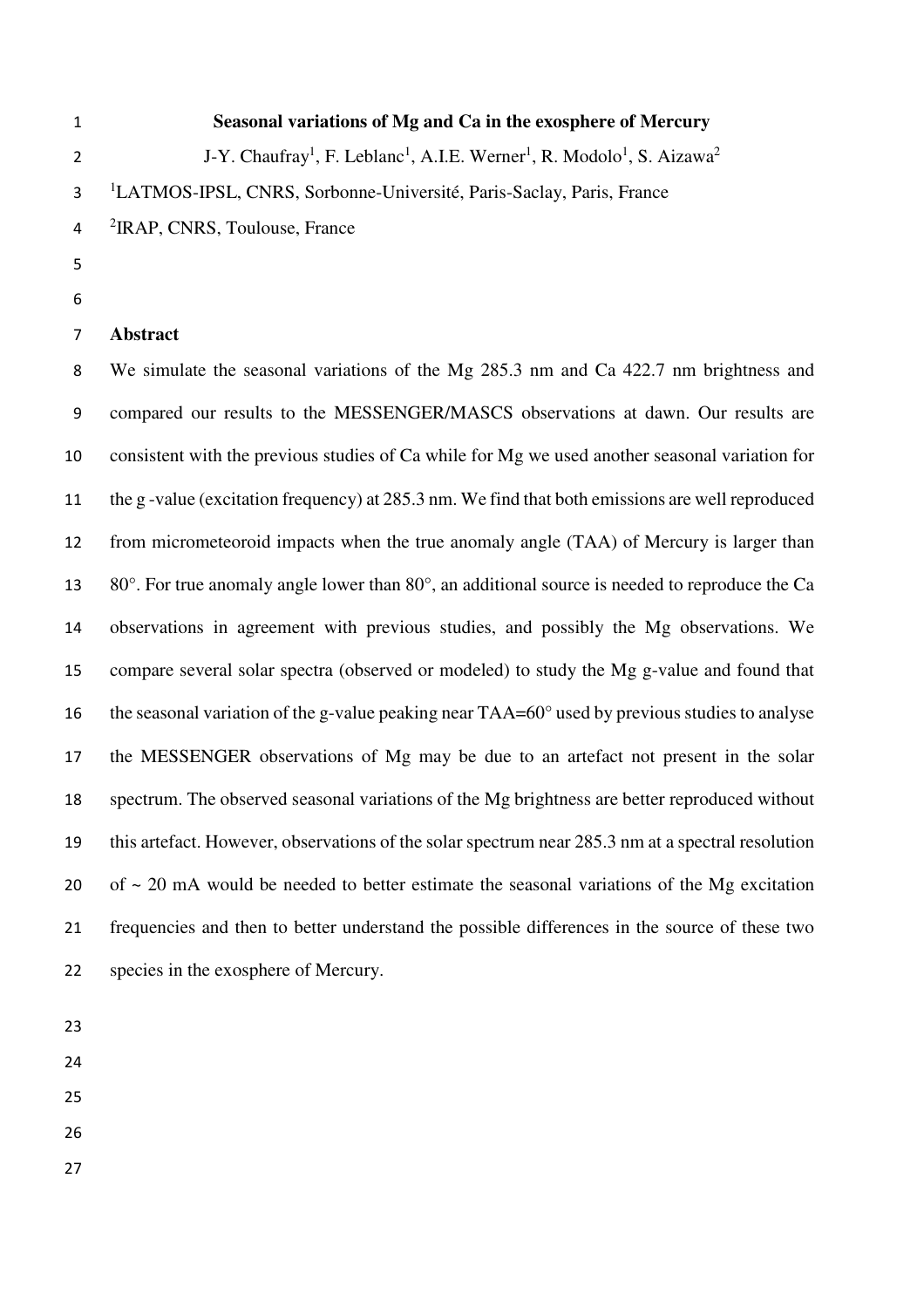#### **1) Introduction**

As the Moon, Mercury does not have an atmosphere but only a very tenuous surface-bounded exosphere (Stern 1999). This exosphere was observed for the first time during the three flybys of Mercury by the NASA mission Mariner 10 in 1974 and 1975 (Broadfoot et al. 1976) and later from ground-based observations during more than 30 years (Potter and Morgan 1985, see the reviews by Leblanc et al. 2007 and Killen et al. 2007). Calcium was observed only sporadically from ground-based observations (Bida et al. 2000, Killen et al. 2005). The study 36 of these sporadic Ca observations indicated a very tenuous and hot population  $(T \sim 12,000K)$ much hotter than the Mercury's surface temperature. After three flybys of Mercury, during which, among other things, magnesium was detected for the first time by the Mercury Atmospheric and Surface Composition Spectrometer / Ultraviolet and Visible Spectrometer (MASCS/UVVS) (McClintock and Lankton, 2007, McClintock et al., 2008, 2009), MESSENGER was the first mission inserted in orbit around Mercury from March 2011 to April 2015. During this orbital phase, Na, Ca and Mg were regularly observed allowing a detailed study of their temporal (seasonal, diurnal) variations. A detailed summary of these observations can be found in the review paper by McClintock et al. (2018) and a broader context comparing observations of Mercury and the Moon can be found in Leblanc et al. (2021) and Grava et al. (2021).

The observations of the Ca emissions during the orbital phase were studied by Burger et al. (2012, 2014). The authors derive a large temperature (~70,000K) fromthe vertical profile of the observed brightness. This temperature is several times larger than the temperature derived from linewidth that had been derived from ground observations (Bida et al. 2000, Killen et al. 2005). This large temperature excluded numerous sources and favored a meteoroids impact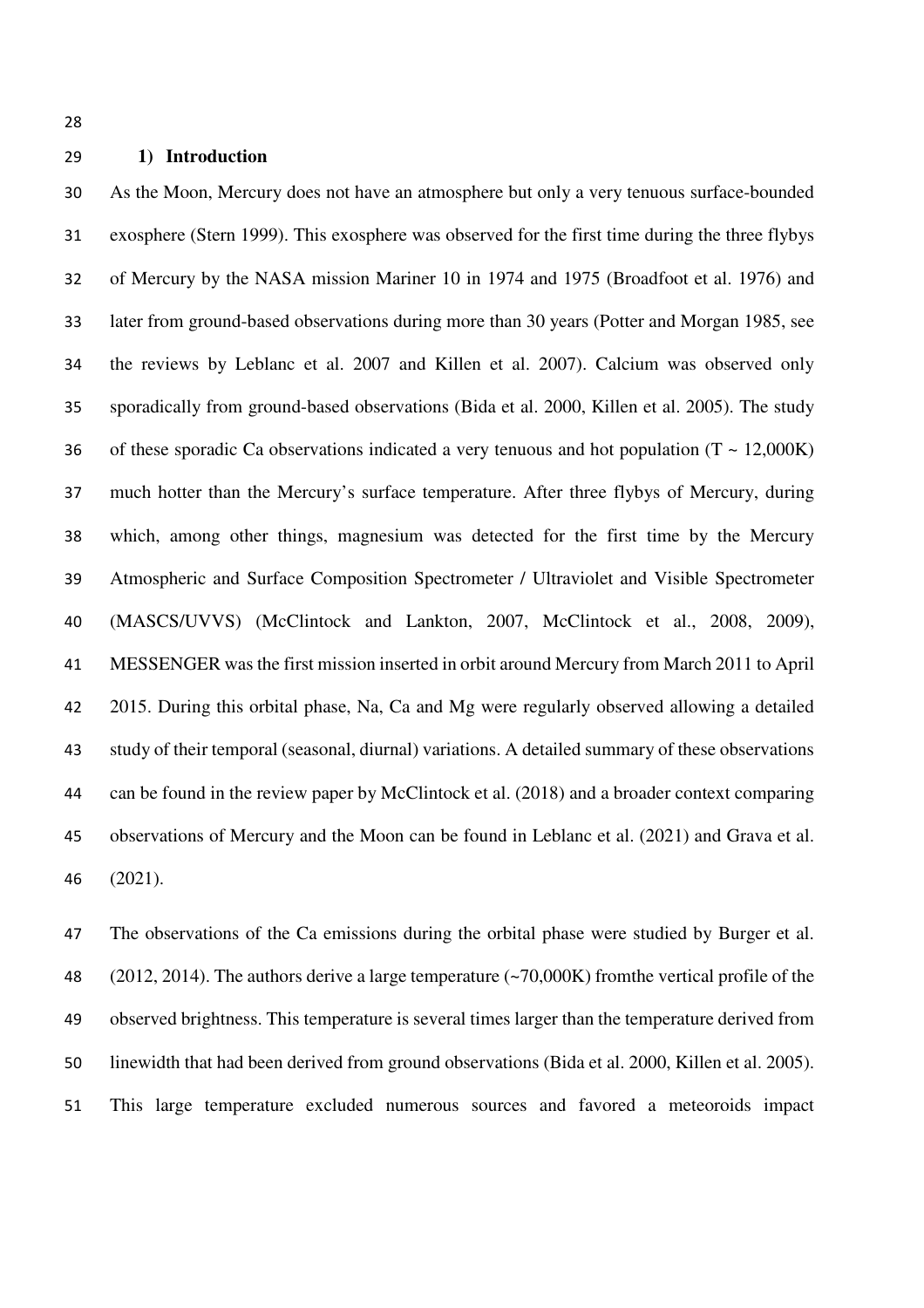vaporization (MIV) source for Ca bearing molecules, followed by their photodissociation, in the exosphere of Mercury (Killen 2016).

Burger et al. (2012, 2014) also found a large dawn/dusk asymmetry and were able to derive the source rate needed to reproduce the variations along one Mercury year, while no year to year variations was observed. Killen and Hahn (2015) presented a dust model to reproduce the seasonal variations of the source rate derived by Burger et al. (2014). This model includes dust coming from an interplanetary dust disk with an additional source near Mercury's true anomaly 59 angle  $v = 25\pm5^{\circ}$  attributed to 2P/Encke comet stream (Christou et al. 2015). A more sophisticated model of interplanetary dust disk was also proposed by Pokorny et al. (2018) who also study its local time variations and show a flux nearly peaking at dawn, and minimum near dusk all along the Mercury year and confirmed that another source was needed to reproduce the 63 source rate near  $v = 25^\circ$ .

The observations of Mg were studied by Merkel et al. (2017, 2018) who found a dawn/dusk asymmetry of the brightness with a maximum at dawn and a minimum at dusk quite similar to Ca. While the interpretation of the observations done during the flybys suggested two 67 populations (Sarantos et al. 2011) : one at low energy ( $\leq$  5000K) and one at high energy ( $\geq$ 68 20,000K), Merkel et al. (2017) only needed one population  $(T \sim 6000K)$  to reproduce most of the vertical profiles observed during the MESSENGER orbital phase with evidence for two temperature distribution near dawn terminator for 15% of the time. A temperature of 6000 K is consistent with the photodissociation of Mg-bearing molecules or oxides produced from impacts. Recently, Cassidy et al. (2021) report transient events in Mercury nightside tail. They 73 suggest cm-sized impactors producing a vapor temperature of  $\sim 10^4$  K, larger than the average, but in the range of temperatures derived by Merkel et al. (2017) to fit the Mg vertical profiles. During one of the events, Na and Mg brightened simultaneously with a ratio consistent with their surface abundance while no enhancement of Ca was observed. The lack of Ca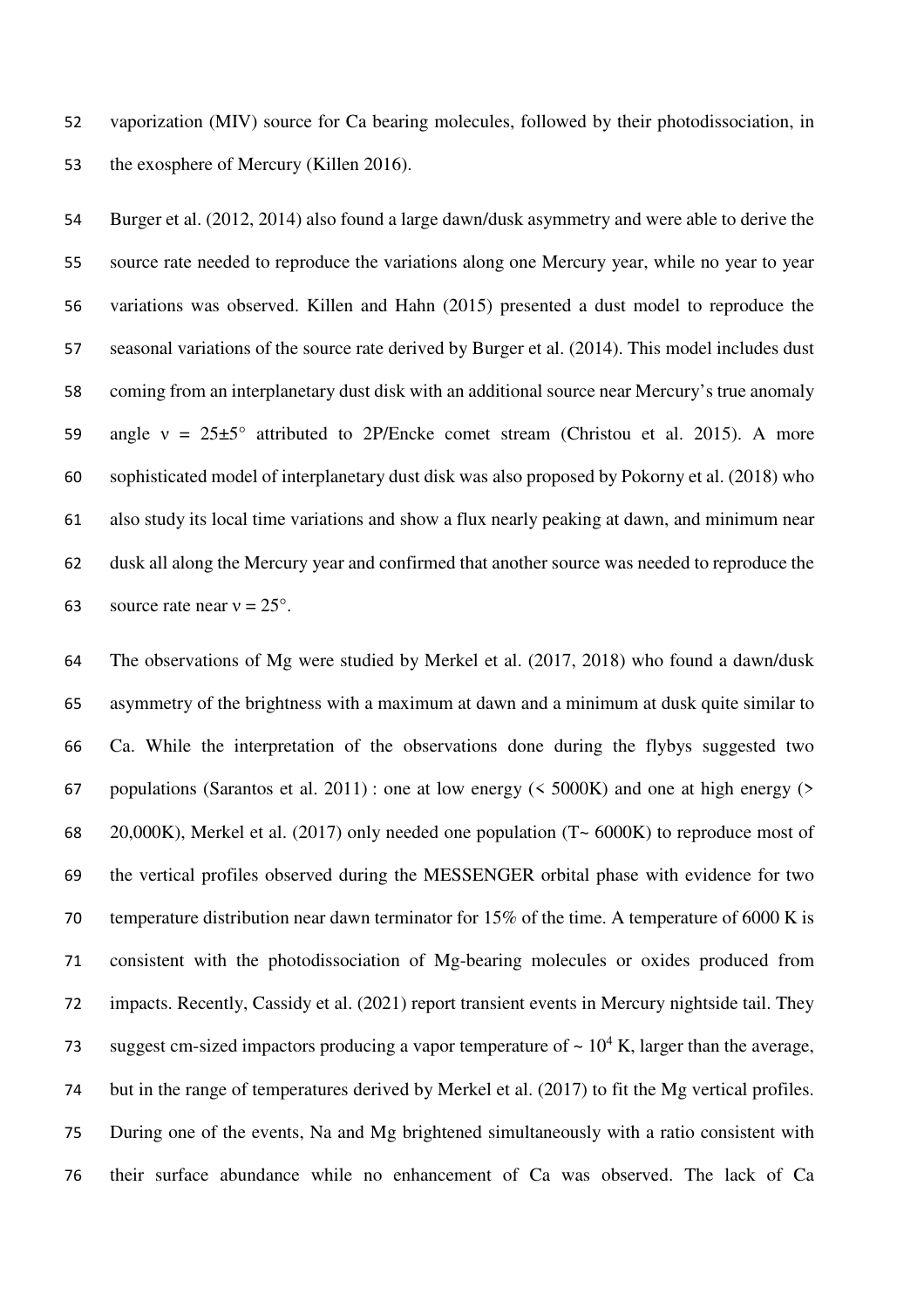enhancement was consistent with Ca being bound in a molecule in the impact vapor not photodissiociated because the impact was a nightside impact.

Merkel et al. (2017) also derived the seasonal variation of the source rate needed to reproduce the observations from a Chamberlain's model (Chamberlain 1963). They found a peak source 81 near  $v = 315^\circ$  and no signature of an additional comet stream near  $v = 25^\circ$ . While the seasonal pattern has a year-to-year repeatability, a two-year cycle was reported by Merkel et al. (2018). This biennial cycle results from the 3 :2 spin orbit of Mercury : the observed Mg brightness being larger during the years when the region of Mercury's surface enriched in Mg (east 85 longitude  $\sim$ 270°; Weider et al. 2015) is at dawn than during the years when this region is at dusk.

In this paper, we investigate the Ca and Mg MESSENGER/MASCS observations of the orbital phase from several Mercury's years, using a 3D exospheric model of Mercury to check if the dust sources proposed to explain the Ca observations by Killen and Hahn (2015) can also explain fully, partly or not the Mg observations. In Section 2, we introduce the data set used in our study. Our exospheric model and the assumptions used to describe Ca and Mg in the exosphere of Mercury are presented in Section 3. The simulation results and comparison with MESSENGER/MASCS observations are presented in Section 4 and discussed in Section 5, followed by a conclusion in Section 6.

#### **2) MESSENGER/MASCS Observations**

MESSENGER was inserted into a highly eccentric 12-h orbit around Mercury on 18 March 2011. The initial orbit had an inclination of 82.5°, an apoapsis of 15,200 km in the southern hemisphere and a periapsis of 200 km in the northern hemisphere. The periapsis altitude varied between 200 – 500 km during the primary mission due to gravitational perturbations of the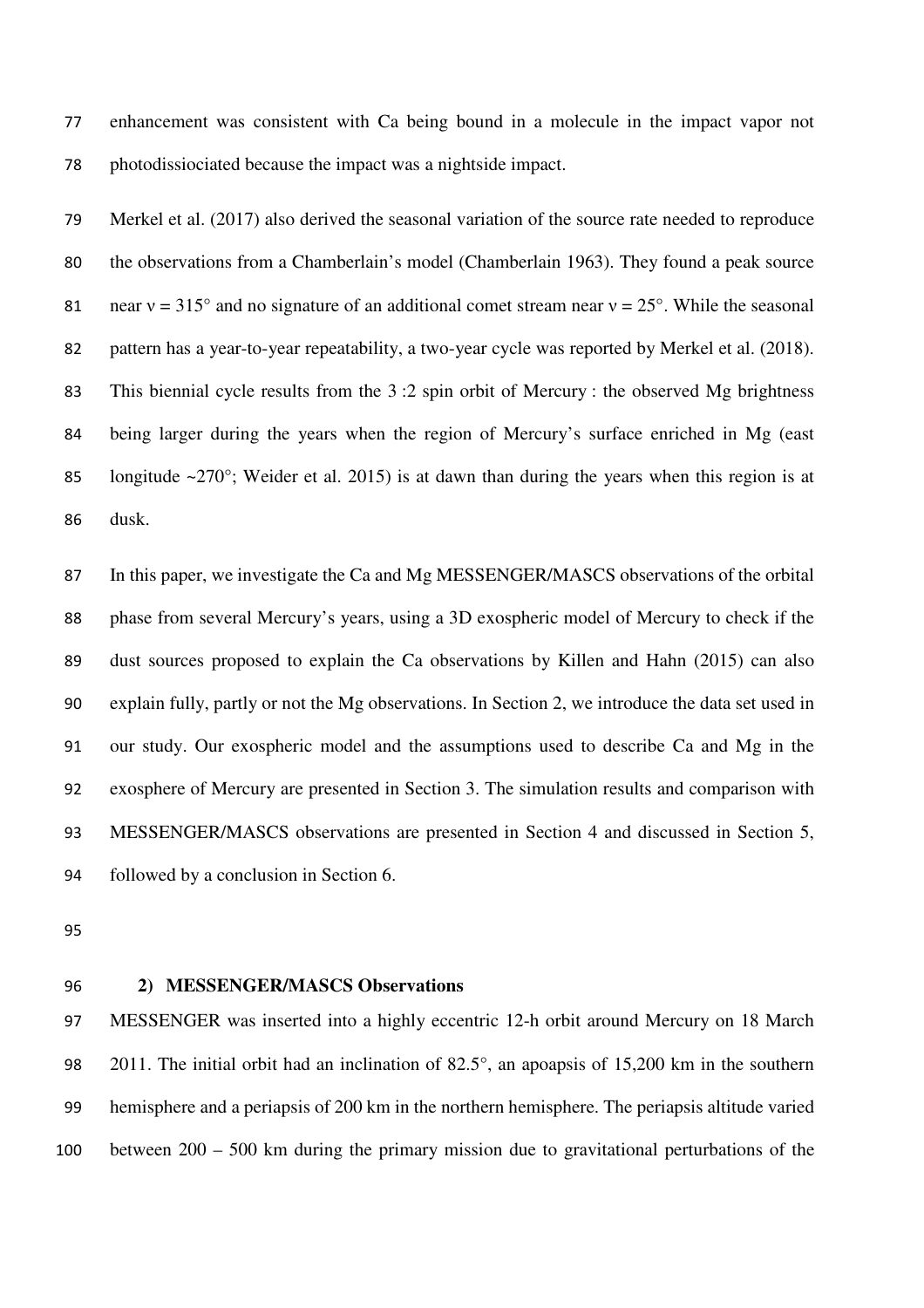spacecraft trajectory (Solomon et al. 2018). During the first extension (March 2012) the period of the orbit was reduced to 8-h and the apoapsis decreased to 10,300 km (Solomon et al. 2018).

During the second extension (from 18 March 2013 to 18 March 2015), the periapsis altitude was lowered from 450 km down to the surface on 30 April 2015. Regular campaigns of observations of the exosphere were performed during these two extensions by MASCS-UVVS. Most of the observations were performed near the apoapsis. In this paper, we consider one of the primary sequence of observations executed by UVVS. It corresponds to dayside limb scans performed at different local times, used to study the altitude, local time and seasonal variations of the exospheric emissions (McClintock et al. 2018). We only consider the profile measured near 6 am local time from Mercury year 5 to Mercury year 17 (The Mercury Year 1 corresponds to the orbital insertion of MESSENGER). The geometry of the observation at 6 am, during the MESSENGER orbit #2507, on Mercury Year 11 is displayed in Fig. 1



*Fig. 1 Geometry of one observation performed when MESSENGER was close to its apoapsis during orbit #2507 (Mercury year 11) in Mercury Solar Orbital (MSO) frame. The lines of sight during the scan are shown in green. The Sun direction is indicated by the yellow line. The* 

- *Mercury dayside surface is in light red and the nightside in blue.*
-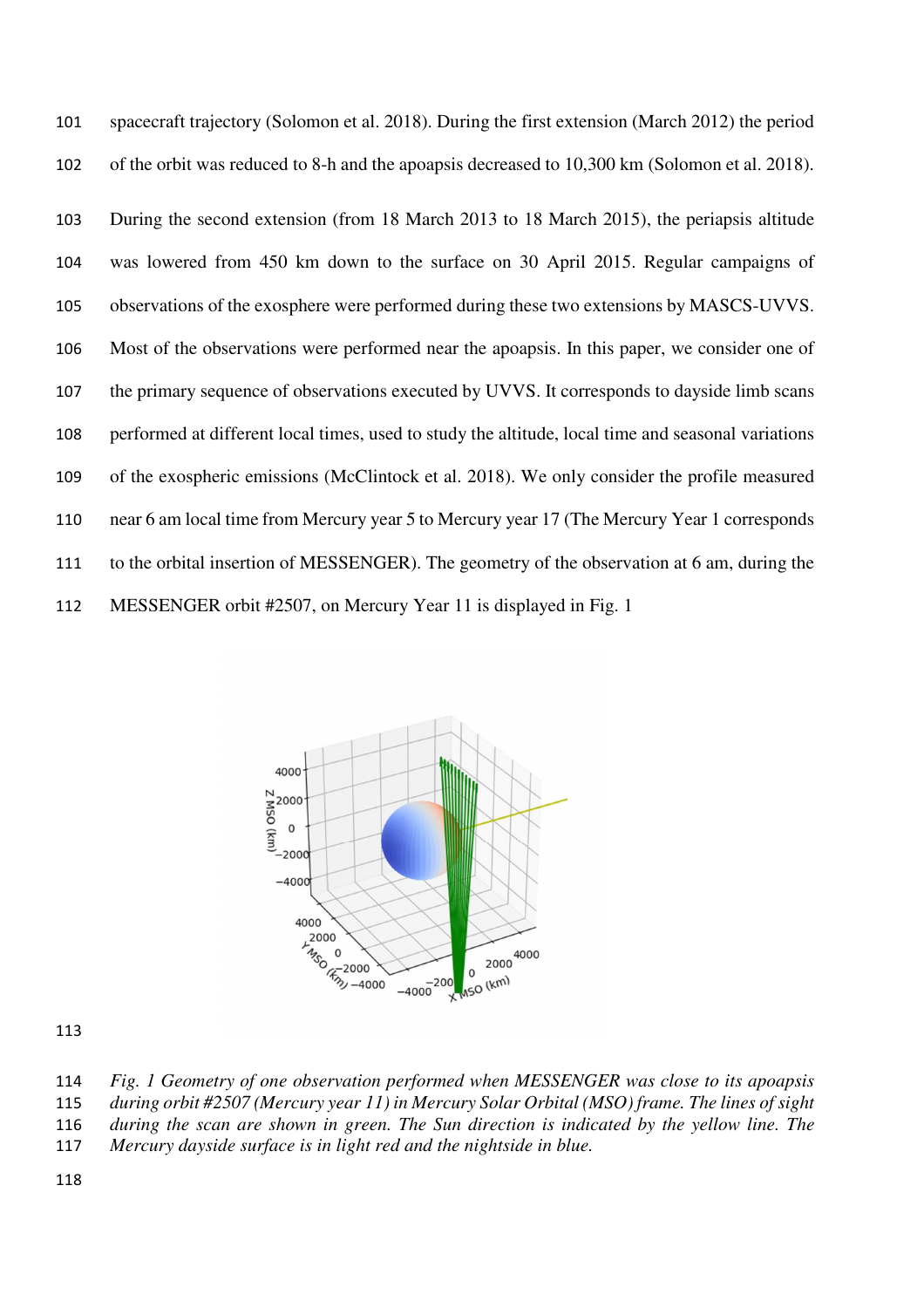119 The seasonal variations of the Ca and Mg brightness at tangent altitudes of 300  $\pm$ 50 km including all the Mercury years are displayed in Fig. 2. The even and odd years are represented by different colors. For Mg, the brightness variations are similar to the variations presented by Merkel et al. (2017) with a maximum near perihelion and a minimum near aphelion. We can also notice the biennial cycle with a larger brightness after perihelion during odd years than during even years and the opposite before perihelion for Mg (A year is assumed to start at perihelion in this paper, contrary to the convention used by Merkel et al. 2018 in their Fig 1a, where the years are separated at aphelion). The seasonal variations of the Ca emissions are similar to the Mg seasonal variations, but without a detectable biennial cycle in agreement with Burger et al. (2014).



*Fig. 2 Left : Seasonal variations of the calcium emission near 6 am at 300 km, derived from Mercury years 7 to 17 from MESSENGER/MASCS-UVVS. Right: Seasonal variations of the magnesium emission near 6 am at 300 km, derived from Mercury years 7 to 17 from MESSENGER/MASCS-UVVS.* 

**3) Exospheric model**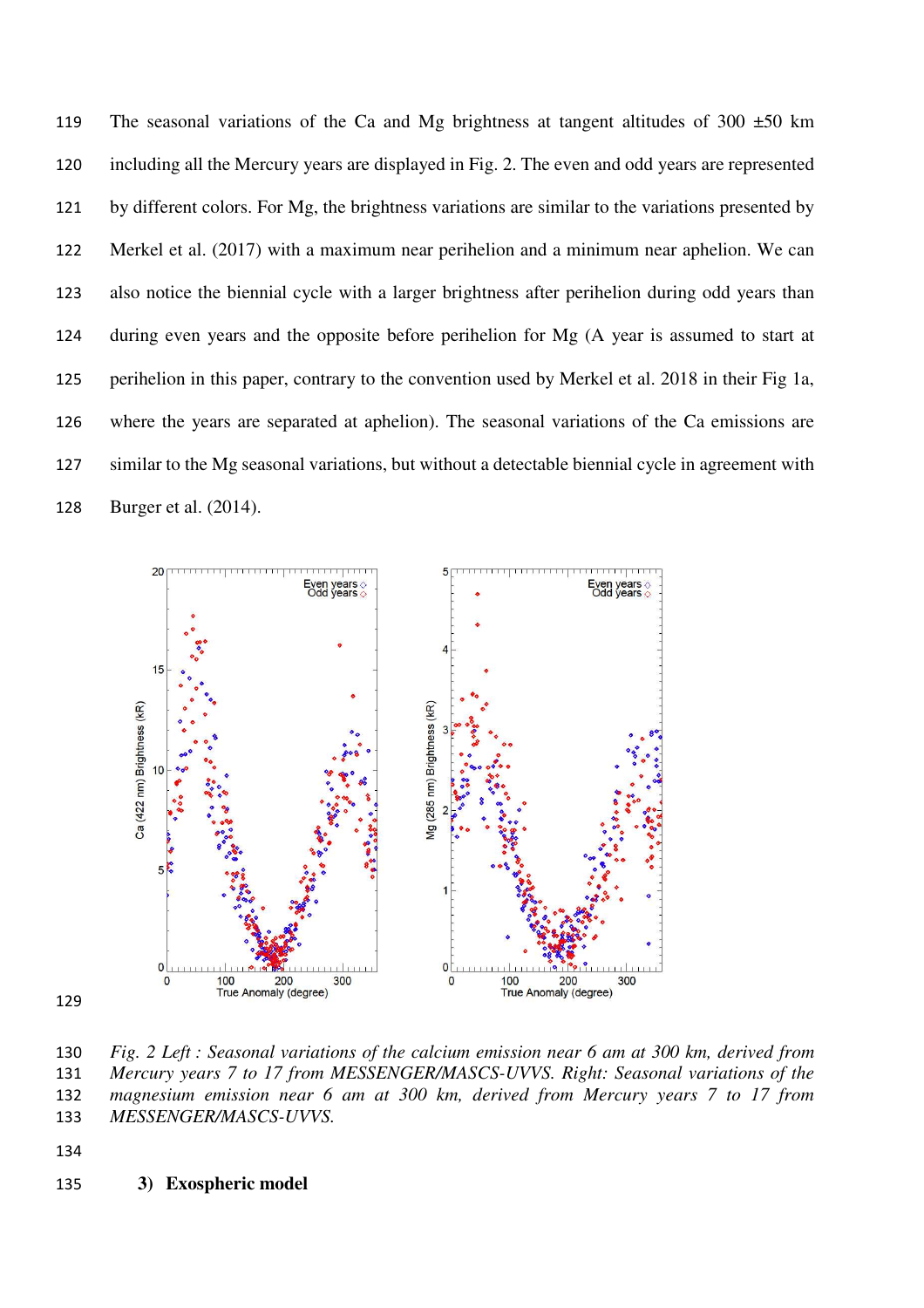3.1) EGM

The LATMOS Exospheric Global Model (EGM) has been developed to simulated the 3D exospheric density of several objects in the solar system, including for example : oxygen on Mars (Leblanc et al. 2017), sodium on Mercury (Leblanc et al. 2013), oxygen and water on Ganymede and Europa (Leblanc et al. 2017, Oza et al. 2019). EGM is a 3D, time-dependent, spherical Monte Carlo model solving the Boltzmann (or Liouville) equation to compute the exospheric density, and other moments of the velocity distribution functions. For Mercury, this model includes the revolution of Mercury around the Sun and the rotation of Mercury. The exosphere of Mercury is divided in several cells from the surface to 4 Mercury radii (~ 10,000 km). The space is described by spherical coordinates in Mercury-Solar Orbital (MSO) frame. The radial axis is divided into 80 cells with a vertical resolution varying from 5 km near the surface to 300 km near the upper boundary. The latitudinal axis is divided into 20 cells with a 148 resolution varying from  $\sim 6^{\circ}$  at the equator to  $\sim 25^{\circ}$  near the poles. The zonal axis is divided into 149  $\,$  40 cells with a uniform angular size of 9 $\degree$ .

We assume all the calcium and magnesium atoms in the exosphere of Mercury to be ejected after interplanetary dust impact on the surface of Mercury. Other possible sources (sputtering, photon desorption, thermal desorption) are neglected following the conclusions of Burger et al. (2012, 2014) and Merkel et al. (2017, 2018). For Mg, the local ejection rate is proportional to the local dust impact flux and the local Mg/Si ratio at the surface, while we consider a constant value for Ca/Si. In each exospheric cell near the surface, a constant number of test particles is ejected regularly. The variation of the ejection rate is taken into account through the weight of the test-particle (i.e. the number of real atoms represented by one test particle) defined by

158 
$$
W = A \times F_{dust}(\varphi, \theta, \nu) \times n_s(\alpha, \beta) \times S_{cell} \times \Delta t
$$
 (1)

159 where  $F_{dust}(\varphi,\theta,v)$  is the dust impact flux at MSO longitude  $\varphi$  and co-latitude  $\theta$  and true anomaly 160 angle v, S<sub>cell</sub> is the surface of the cell,  $\Delta t$  the period of ejection in the simulation and n<sub>s</sub>( $\alpha$ , $\beta$ ) the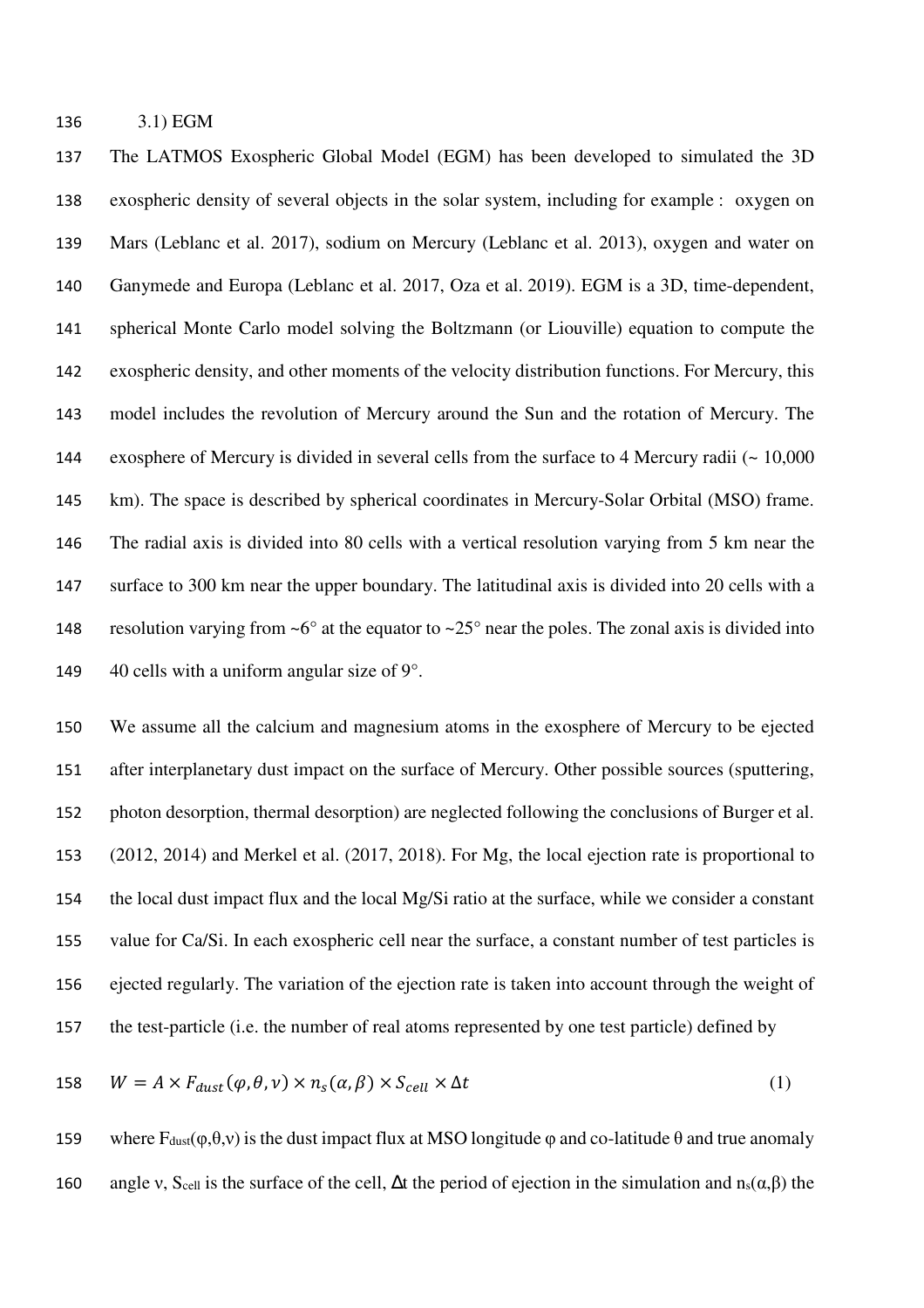surface ratio of Mg/Si at planetary longitude α and latitude β, assuming a uniform Si concentration at the surface and a constant value for Ca/Si (see Section 3.3). These two terms are detailed in Section 3.2. *A* is a free parameter fitted from MESSENGER Ca observations..

The test particles are then followed along their trajectory until they are lost from the simulation. In our simulations, Ca and Mg test particles can be lost by three processes :

Impact onto the surface : In all our simulations, we assume that any Mg or Ca test particle that impacts the surface is trapped and lost for the exosphere. This is the dominant loss process for Mg.

Escape : A test particle is considered to be lost if it reaches the upper boundary of the model, whatever its velocity. In fact, if we neglect the radiation pressure, only particles with a velocity larger than the escape velocity should be lost, but the fraction of particles reaching the upper boundary with a velocity lower than the escape velocity is a minor fraction of the lost particles for Ca and Mg.

Ionization : At each time step dt, a test particle located outside the Mercury's shadow 175 has a probability  $p = 1-\exp(-v_{ionization}dt)$  to be lost by photoionization, where  $v_{ionization}$  is the 176 photoionization frequency, which varies as  $1/d^2$  where *d* is Mercury-Sun distance. For Mg, the 177 ionization frequency is  $4.4x10^{-7}$  s<sup>-1</sup> at 1 AU and for Ca the ionization frequency is  $6.6x10^{-5}$  s<sup>-1</sup> at 1 AU close to the value used by Killen et al. (2018), see also the discussion in their Section 15.2.2.2. This is the dominant loss process for Ca.

The radiation pressure is included for both species. It is treated as a continuous force directed in the antisolar direction, without considering its stochastic character (Bzowski 1993). The effect of the radiation pressure on the exospheric density is different for Ca and Mg and is discussed in Section 4.

3.2) Dust flux model and surface density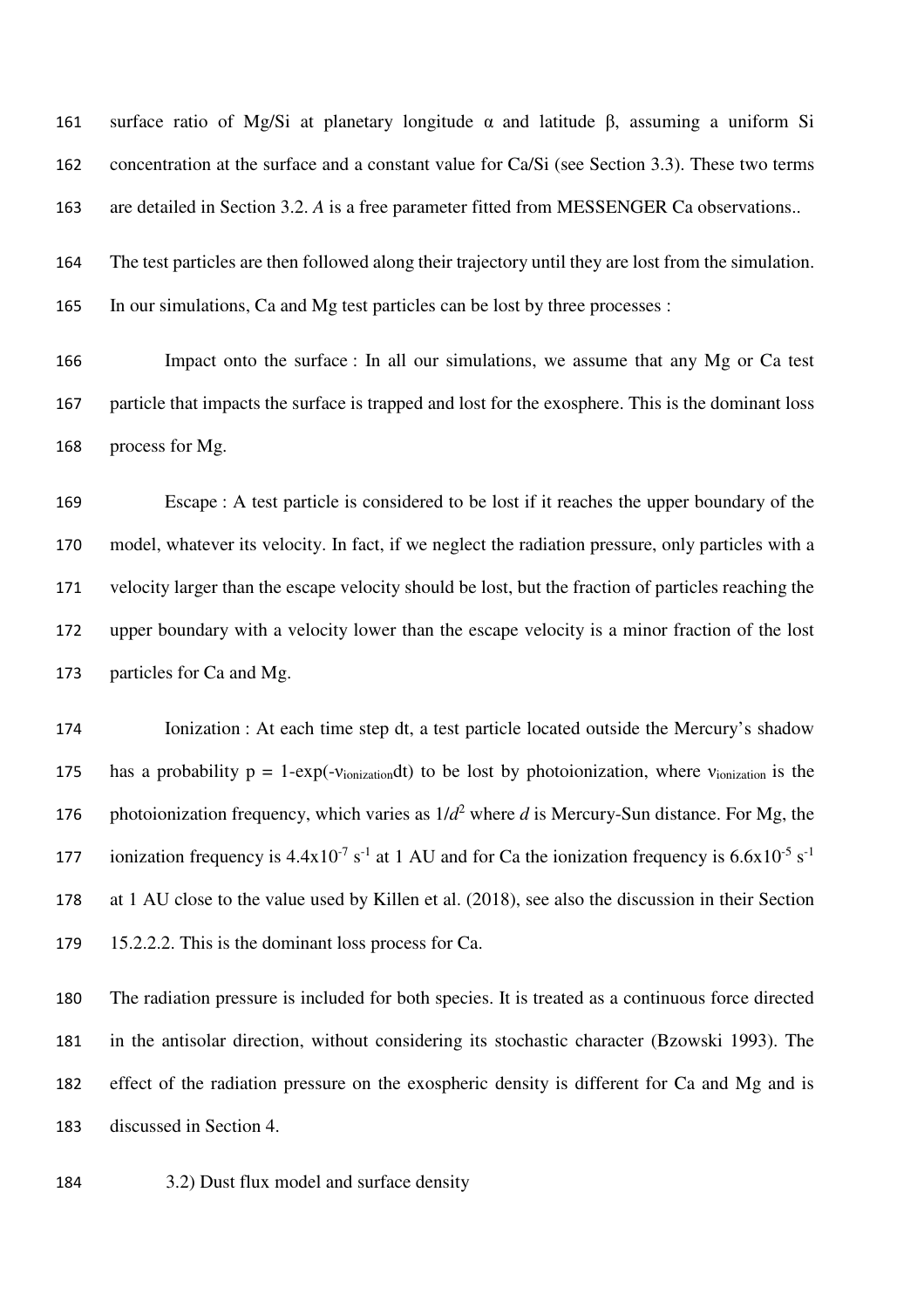To simulate the number of ejected Mg and Ca atoms from the surface, we use a model of interplanetary dust flux similar to Killen and Hahn (2015). In this model, the interplanetary dust is coming from three different populations : 1) Asteroids and the Jupiter family comets, 2) Halley type comets and 3) Oort cloud. Each population is characterized by an inclination distribution with respect to the dust disk midplane and a power law variation with the heliocentric distance. The inclination distribution of the two first populations are Gaussian while the distribution of the Oort clouds population is uniform. The parameters for each distribution, heliocentric power law, inclination for the mean dust disk plane, and its ascending node are taken from Killen and Hahn (2015) and the seasonal variation of the evaporation rate due to this mean dust disk is displayed in Fig. 3.. We also consider an additional dust flux 196 peaking near  $v_0 = 25^\circ$ , and with a seasonal Gaussian distribution, with  $\sigma_v = 15^\circ$  (Fig. 3) following the equation :

198 
$$
F_{Encke}(v) = F_{max}e^{-\frac{(v-v_0)^2}{2\sigma_v^2}}
$$
 (2)

This additional dust flux was attributed to the dust coming from Encke by Killen and Hahn (2015) and was needed to reproduce the Ca observations by MESSENGER.

There are some small differences between our seasonal variation of the evaporation rate compared with the variation calculated by Killen and Hahn (2015) (Fig. 3) that may result from the numerical integrations used to derive the dust density. We only consider relative variations along one Mercury's year, since the absolute values are tuned to fit the MESSENGER's observations through the free parameter A .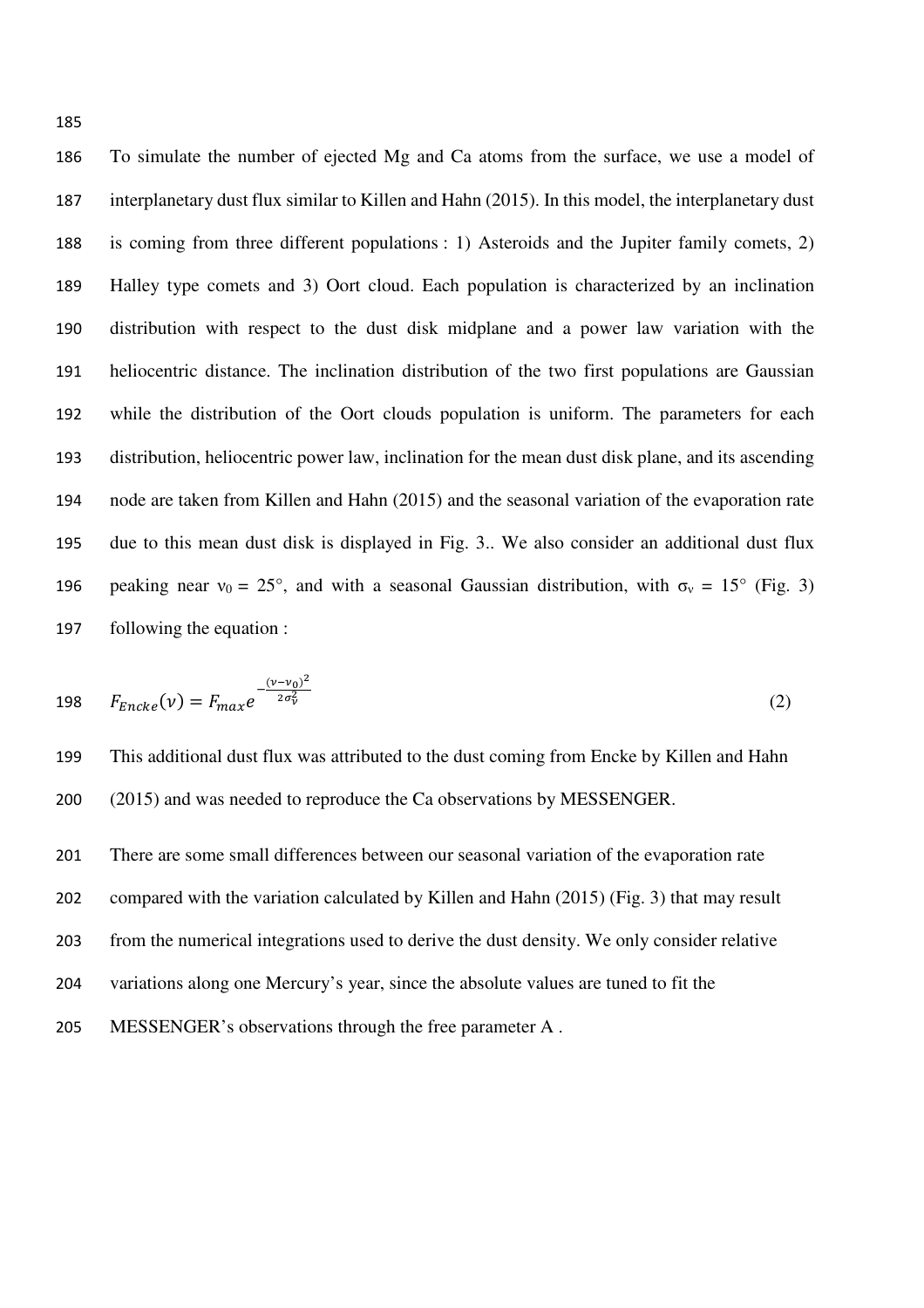

206

207 *Fig. 3 Variations of the impact vaporization rate induced by the mean dust disk and an*  208 *additional Gaussian source along Mercury's orbit simulated in EGM* 

The dust impact flux at the surface of Mercury is not uniform (Pokorny et al. 2018). In our simulation, we assume a distribution in Mercury Solar Orbital (MSO) coordinate system 211 independent on *v* which is a relatively good assumption at first order compared to a more sophisticated model (Pokorny et al. 2018) for the mean dust disk. We assume a similar 213 distribution for the additional Gaussian source. The impacting dust flux  $F_{dust}(\varphi,\theta,\nu)$  is decomposed as

$$
P_{dust}(\varphi, \theta, \nu) = F(\nu)f(\varphi, \theta)
$$
\n(3)

216 Where  $F(y)$  is displayed in Fig. 3 and  $f(\varphi, \theta)$  described the spatial distribution of the impacting 217 flux where φ is the MSO longitude and  $θ$  the MSO co-latitude. For f(φ,  $θ$ ), we consider the 218 spatial distribution used by Burger et al. (2014) to fit the calcium observations by 219 MESSENGER defined by :  $f(\varphi, \theta) = f_0 e^{-\alpha \cos(\cos(\varphi + \pi/2) \sin(\theta))/\sigma}$ , where σ = 0.87 rad (50°) is the angular 220 e-folding width of the source. The maximum of the impact flux is at dawn in the equatorial 221 plane  $\theta = \pi/2$ ,  $\varphi = 3\pi/2$  and the minimum is at dusk in the equatorial plane  $\theta = \pi/2$ ,  $\varphi = \pi/2$ . The 222  $f(\varphi, \theta)$  distribution is simplified compared to the more sophisticated model of Pokorny et al.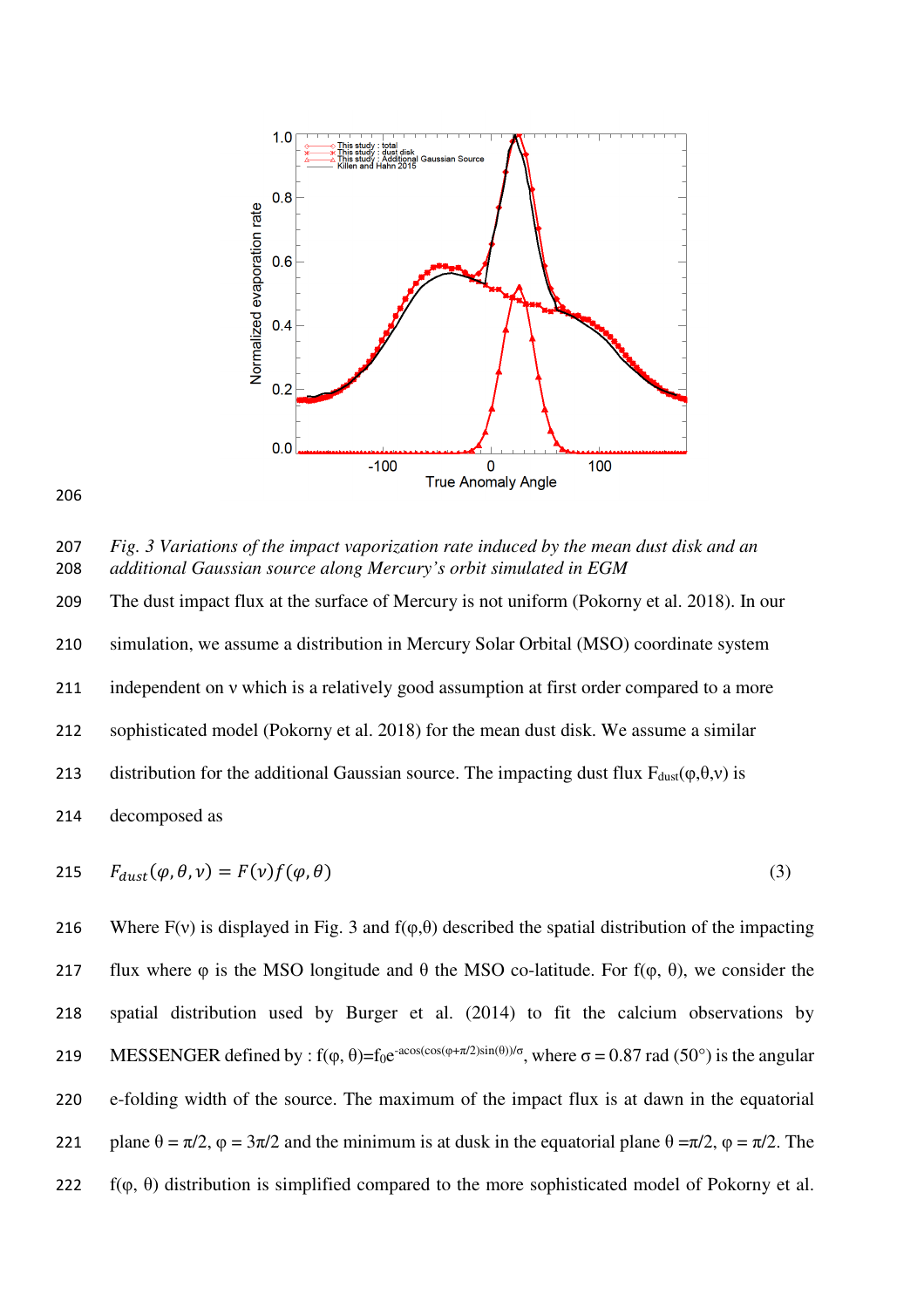223 (2018) which shows a slight nightside shift of the maxima (~ 4am) for a true anomaly  $v < 180^\circ$ 224 and a slight dayside shift of the maxima ( $\sim 8$  am) for  $v > 180^\circ$ . We consider that this more precise description of this flux should not change our conclusion. Specific assumptions for each species are presented below. All the ejected atoms are assumed to be in the electronic ground state.

#### 3.3) Calcium

The velocity distribution of the ejected calcium atoms is a Maxwellian-Boltzmann Flux (MBF) distribution with a temperature of 70,000 K consistent with the value derived from the vertical variations of the Ca intensity at 422 nm (Burger et al. 2014). This value is much larger than the expected temperature due to dust impact from theoretical studies, but could be explained by a shocked-induced dissociative ionization of Ca bearing molecules (Killen 2016). It corresponds 235 to an escape parameter  $\lambda$ = 0.62 at the surface.

Calcium could come from Mercury or from an extended dust cloud, in our simulation we will assume that all Ca is coming from Mercury. MESSENGER/XRS produced maps of the surface Ca/Si ratio showing variation between 0.05 and 0.30 but with uncomplete coverage of the northern hemisphere due to MESSENGER orbit because Ca/Si is detected only during flares (Weider et al. 2015). Therefore, in our simulations, we consider a uniform Ca/Si ratio = 0.15 and assume a surface density proportional to this ratio (i.e. assuming a constant Si surface content). The absolute value of Si surface density is not needed for our modelling since it is being included in the parameter A which is estimated to provide the best fit to the Ca observations (Section 3.1).

#### 3.4) Magnesium

For magnesium, we also consider a MBF distribution but a temperature of 6000K equal to the average temperature derived from MESSENGER observations of Mg scale height (Merkel et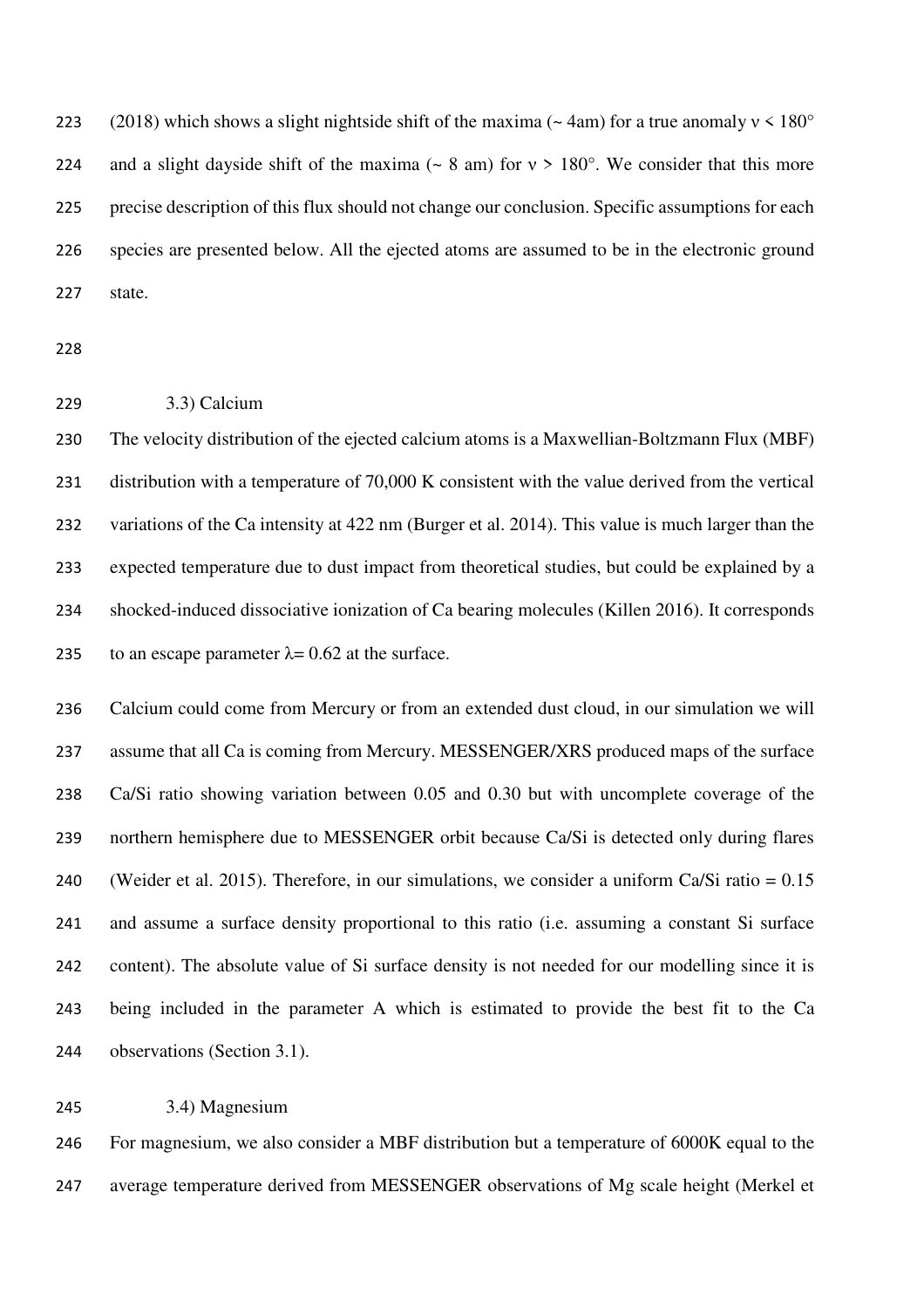al. 2017). Contrary to calcium, we consider a non uniform distribution of the Mg/Si ratio at the surface, in order to reproduce the two year cycle observed by Merkel et al. (2018). The map of Mg/Si derived from MESSENGER/XRS has a global coverage because it can be observed during quiet and flare conditions (Weider et al. 2015) and is used as input to the model. The relation between the longitude in MSO frame φ at a given time t along Mercury's rotation and longitude in planetary frame α is derived by integration of the relative angular rotation :

254 
$$
\varphi(\alpha, t) = \varphi(\alpha, 0) + \frac{180}{\pi} \int_0^t (\omega_{rot} - \omega_{orb}(t')) dt'
$$
 (4)

255 Where,  $\omega_{\text{rot}}$  is the sidereal angular velocity of Mercury and  $\omega_{\text{orb}}(t)$  the time dependent orbital 256 angular velocity, given by the Kepler's second law:  $\omega_{orb}(t') = 2V_A/d^2(t')$ , where V<sub>A</sub> is the 257 magnitude of the areal velocity, and d the Mercury-Sun distance. Replacing the integration over 258 time t', by an integration over true anomaly ν, leads to

$$
259 \quad \alpha = [\varphi - \psi(\nu)] \tag{5a}
$$

#### 260 for Mercury odd years, and

$$
261 \quad \alpha = [\varphi - \psi(\nu) - 180] \tag{5b}
$$

262 for Mercury even years

263 A Mercury year starts when Mercury is at its perihelion. At the beginning of an odd year, the 264 subsolar point (φ =0°) is at longitude  $\alpha = 0^\circ$  and at  $\alpha = 180^\circ$  at the beginning of an even year.

265  $\psi(v)$  is a function of the true anomaly angle derived analytically from direct integration of Eq. 266 4 (see appendix for details), and given by

267

$$
268 \qquad \psi(\nu) = \frac{180}{\pi} \left( \frac{\omega_{rot}}{\langle \omega_{orb} \rangle} \sqrt{1 - e^2} \left[ \frac{2}{\sqrt{1 - e^2}} \tan^{-1} \left( \sqrt{\frac{1 - e}{1 + e}} \tan \left( \frac{\nu}{2} \right) \right) - \frac{e \sin \nu}{1 + e \cos \nu} \right] - \nu \right) \qquad \nu < \pi
$$
 (6a)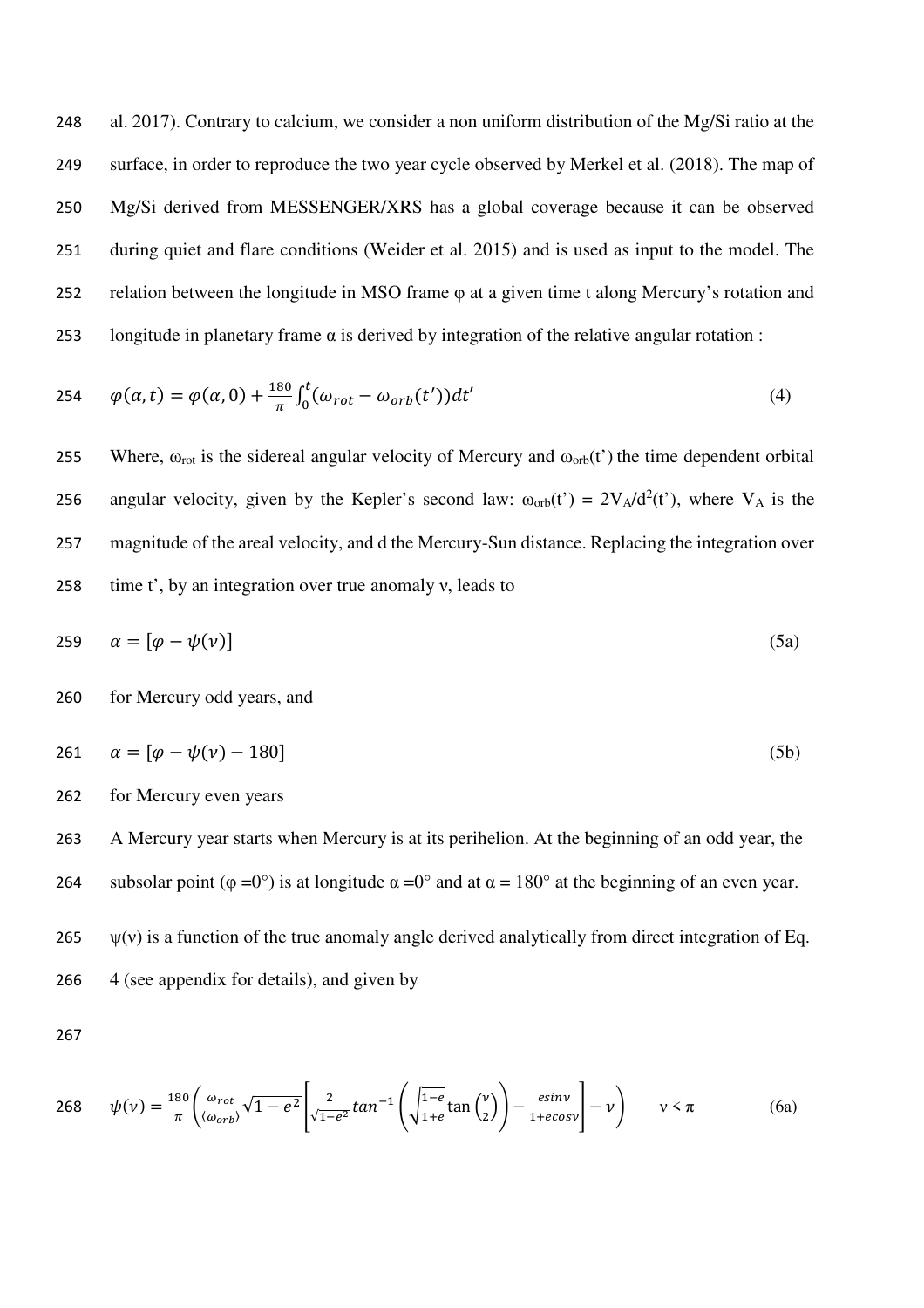$$
269 \qquad \psi(\nu) = \frac{180}{\pi} \left( \frac{\omega_{rot}}{\langle \omega_{orb} \rangle} \sqrt{1 - e^2} \left[ \frac{\pi}{\sqrt{1 - e^2}} + \frac{2}{\sqrt{1 - e^2}} \tan^{-1} \left( \sqrt{\frac{1 + e}{1 - e}} \tan \left( \frac{\nu - \pi}{2} \right) \right) - \frac{e \sin \nu}{1 + e \cos \nu} \right] - \nu \right) \quad \nu > \pi \tag{6b}
$$

270 Where e is Mercury orbital excentricity and  $\langle \omega_{\text{orb}} \rangle$  the yearly average orbital angular

271 velocity. For Mercury  $\omega_{\text{rot}}/\langle \omega_{\text{orb}} \rangle = 3/2$ .

| 272 | 4) Results                |
|-----|---------------------------|
| 273 | 4.1) Calcium              |
| 274 | 4.1.1) Simulation results |

275 We simulate several Mercury years. A periodic steady state is quickly reached during the first

- 276 year (Fig. 4). Simulated seasonal variations of the Ca density are persistent and due to the
- 277 variation of the dust impact flux, with a minimum near  $v = 180^\circ$  and a maximum at  $v = 25^\circ$ .
- 278 Noise due to statistics in the Monte Carlo simulations is the source of the short time scale
- 279 variations and of the year-to-year variations.
- 280 The density is always maximum at dawn and minimum at dusk, following the local time
- 281 variations of the source term.



283 *Fig. 4 : Simulated temporal variation of the Ca density (left column) and Mg (right column)* 

284 *at equator for different local times, near the surface (top panel) and near 1000 km (bottom* 

285 *panel) The vertical dashed lines and the vertical dotted lines in the top panel indicate the end*  286 *of the odd and even years.*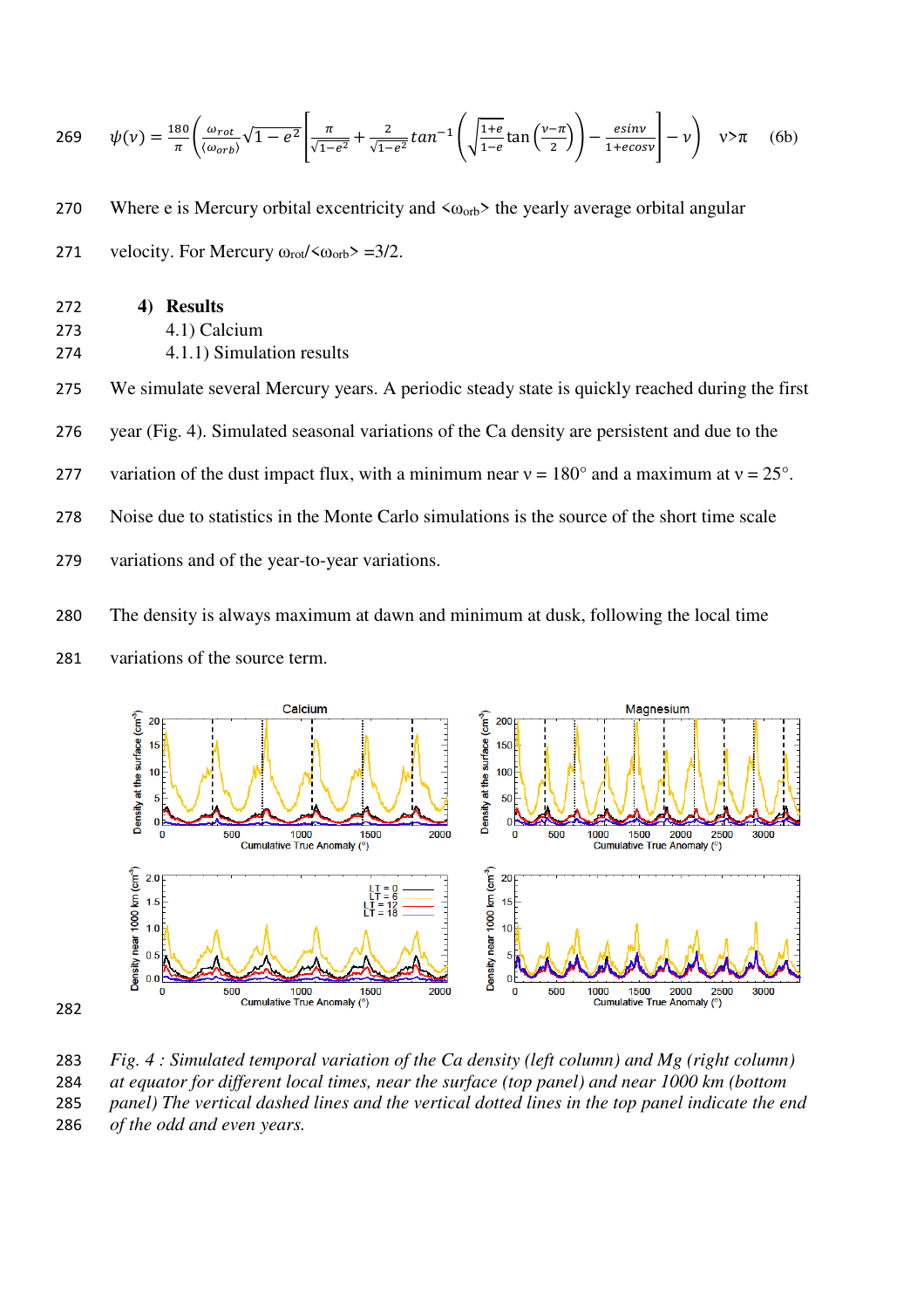287 The ratio between the density at  $v = 25^{\circ}$  and  $v = 180^{\circ}$  is close to the ratio of the source at these two seasons, despite that the variation of the ionization frequency slightly reduces this ratio, particularly in the dayside at high altitude. Since the ionization lifetime (23 min near perihelion and 55 min near aphelion) is below or close to the typical time spent by a particle in the exosphere (~30 min) , the midnight density is larger than the noon density at 1000 km, while at low altitude, the densities are nearly equal due to an equal local ejection rate. This 293 midnight/noon asymmetry is also notable in the equatorial map for  $v \sim 0^{\circ}$  (Fig. 5) and the vertical density profiles (Fig. 6). The simulated Ca tail (Fig. 5) in the planetary shadow, is not due to the radiation pressure but more to the lack of photoionization, increasing the lifetime of the exospheric Ca atoms. Such a tail is expected to be limited in extension as observed by MESSENGER during the second Mercury flyby (McClintock et al. 2009). The impact of the radiation pressure on the exospheric density is negligible (also checked it by artificially increasing the pressure by 10 without observing any significant changes of the Ca exospheric density). The radiation pressure is negligible because the ionization lifetime of a Ca atom is 301 short ( $\tau \sim 23$  min at Mercury perihelion), the radiation pressure integrated over such a short time being not efficient enough to change the trajectory of the atoms (McClintock et al. 2009).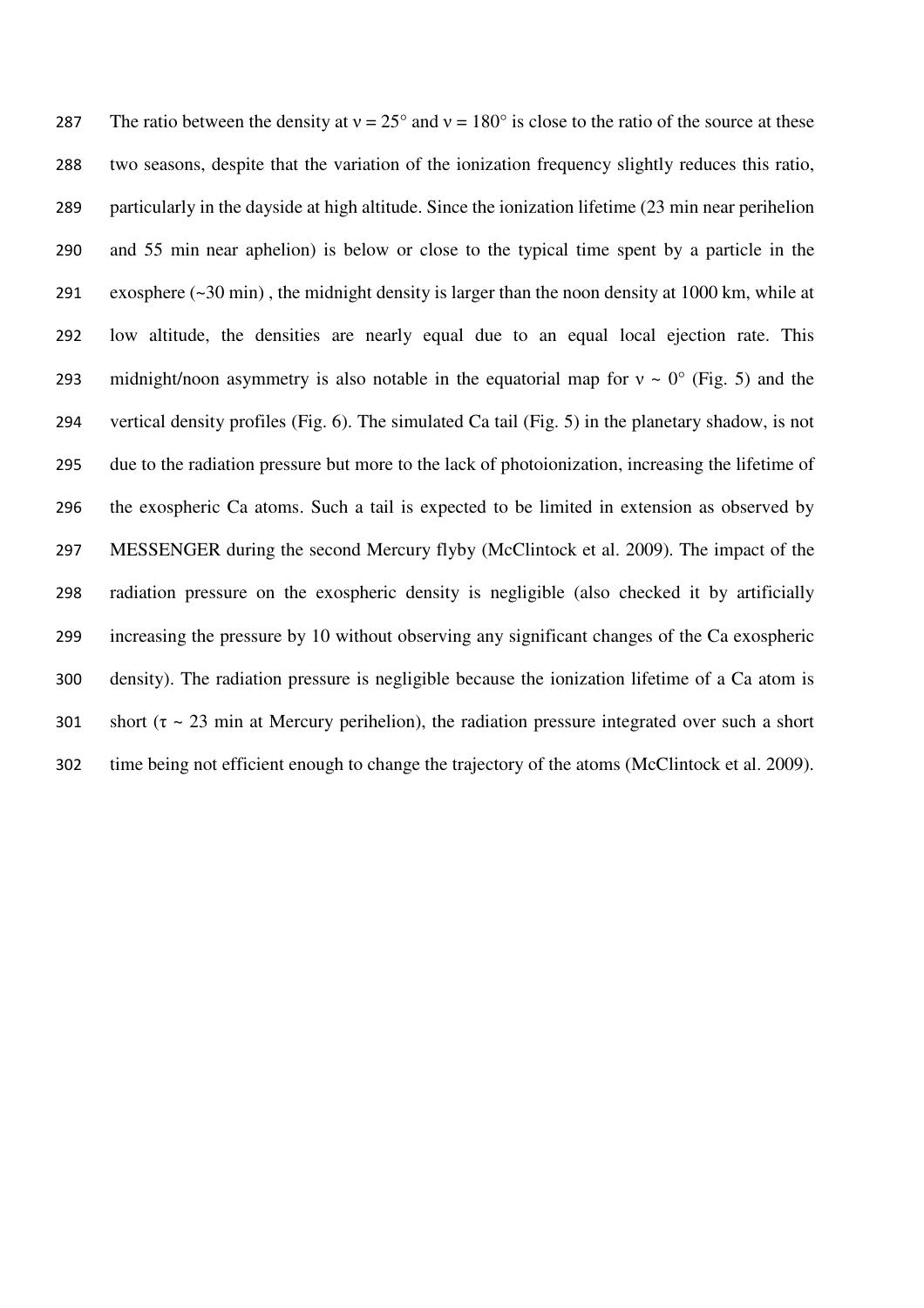

 *Fig. 5 Simulated Ca density (left panel) and Mg density (right panel) at a true anomaly*  305 *angle*  $\chi$  *= 0° in the XY MSO plane* 

Because the dust impact flux is not uniform, the ballistic horizontal (parallel to the surface) flow is not null and is directed from dawn to dusk. This horizontal flow decreases the scale height at dawn and increases it at dusk (Fig. 6). Therefore, the local scale height of the Ca density is controlled by the temperature, the horizontal flow and the ionization frequency. The numerical noise on the simulated density can be estimated from Fig. 6 showing the vertical 312 density profiles at noon, dusk, midnight and noon, at equator for  $v \sim 0^{\circ}$  during the second and third simulated Mercury years. For Ca, there is no source of variation longer than the Mercury year in our simulations. The periodic steady state is reached at all altitudes in less than one year, and the only difference is due to the numerical statistical noise. Such noise is not important when comparing to the observations (Section 4.1.2). The simulated Ca exosphere density is not spherically symmetric. Indeed, the large ionization frequency induces a larger density at midnight above ~ 3000 km (Fig. 6). Below 1000 km the density scale height is roughly similar whereas above 1000 km, the density scale height increases from 1900 km (LT=6 am), to 2150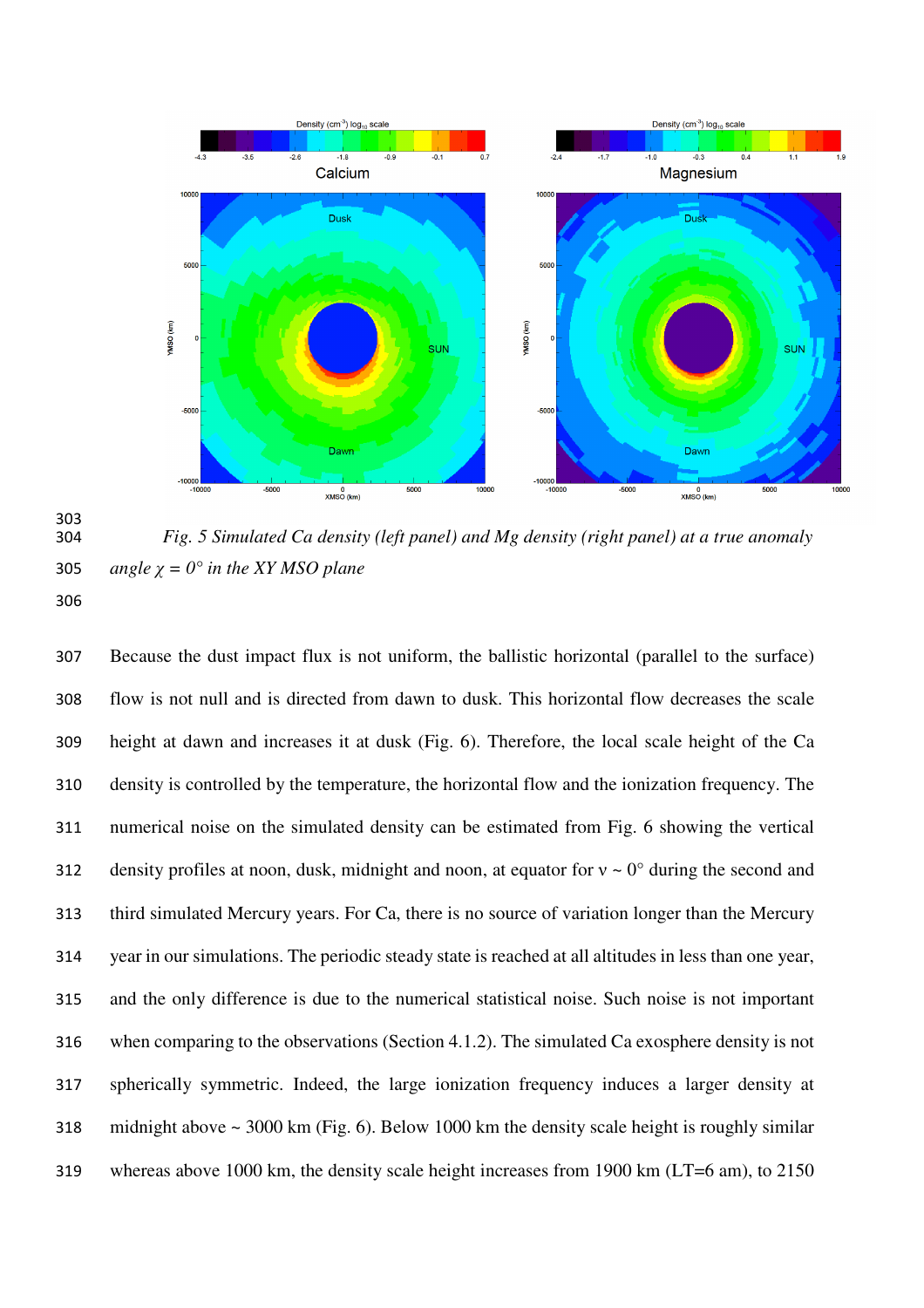- km (LT=12), 2500 km (LT=18) up to 3000 km at LT=0, a direct effect of the lateral transport
- combined with the ionization





*Fig. 6 Simulated Ca density profiles at* ν *= 0° for the second (solid lines) and third (dashed lines) simulated years at latitude =0° and four different local times.* 

4.1.2) Comparison with MESSENGER/MASCS

The exospheric Ca line at 422 nm is optically thin and therefore the brightness of the emission is the slant density mutliplied by the g-value (Chamberlain and Hunten 1987). The g-value has a large seasonal variation due to the Doppler effect (Killen et al. 2009), and to a lesser extent to 329 the Mercury-Sun distance, with two peaks at  $v = 60$  and 300°. In the calculation of the g-values we consider an isotropic Maxwellian velocity distribution for simplification, but the simulated velocity distribution, not stored for memory reason is not isotropic as suggested by the simulated kinetic temperature. This assumption should probably be correct to ~few 10s % (Burger et al. 2014).

We use the geometry of each MASCS observations made at dawn from apoapsis (see Section 2) to compute the brightness simulated from our model.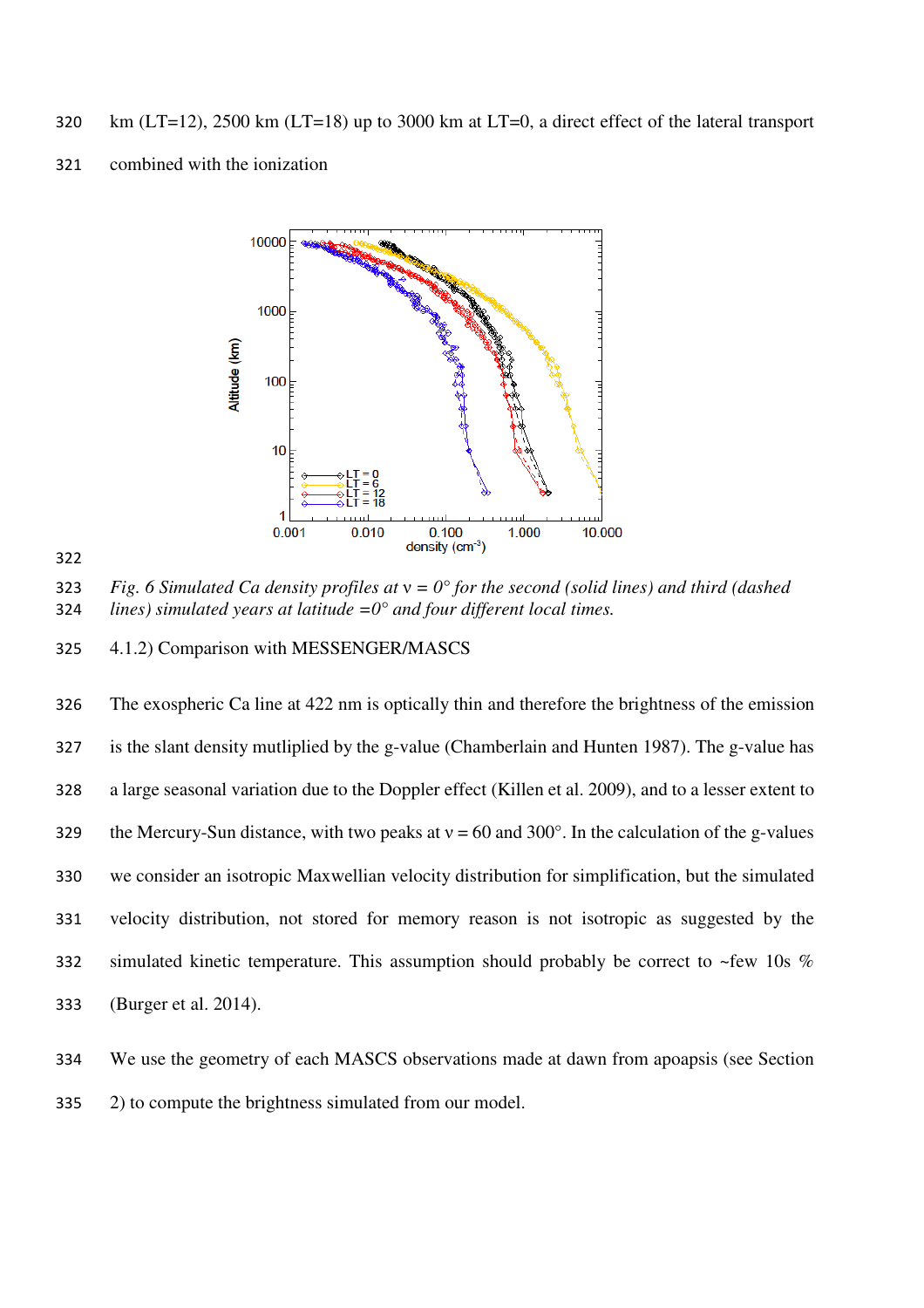336 An example of observed profile (orbit #1440, near  $v = 330^{\circ}$ ) is shown in Fig. 7 with the simulated vertical brightness profiles*.* As noted by Burger et al. (2014), the large fraction of escaping atoms makes a scale-height based temperature quite uncertain. The small zig-zag variations are due to spacecraft motion.



*Fig. 7 Example of observed vertical profile of the Ca emission (black) and of simulated profile (red) during orbit # 1440 (ν ~ 330°)* 

The simulated profile is in good agreement with the observation. The seasonal variation of the simulated Ca brightness near 300 km are shown in Figure 8. The observed brightness is well reproduced by the model within 30% as expected and validate our model..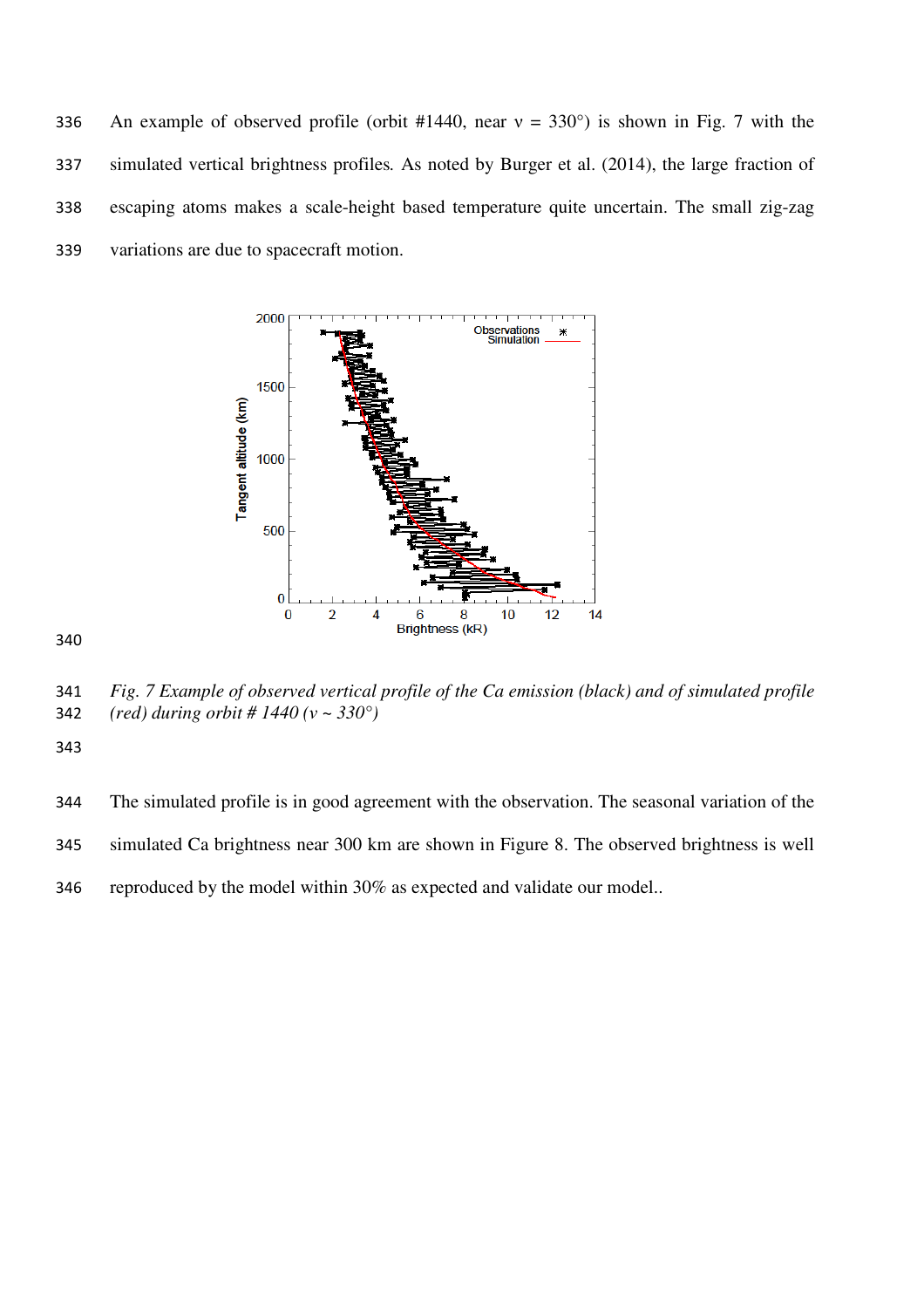

*Fig. 8 Seasonal variations of the Ca brightness at dawn (6 am) for line of sight with an impact parameter near 300 km. The measured brightness is shown in red and the simulated brightness is shown in black.* 

| 352 | 4.2) Magnesium            |
|-----|---------------------------|
| 353 | 4.2.1) Simulation results |

Several Mercury years were simulated. As for Ca a periodic steady state is reached during the first year (Fig. 4), but the Mg simulation includes an additional two-year period compared to the Ca simulated exosphere due to the non-uniform Mg surface density considered in our simulations. Seasonal variations of the Mg density are similar to Ca variations due to the 358 variation of the dust impact flux, with a minimum of density near  $v = 180^\circ$  and a maximum of 359 density at  $v = 25^\circ$ . Noise due to statistics in the Monte Carlo simulations are the cause of the short time scale variations.

Near the surface, the biennial cycle is significant at dawn but is less significant at dusk (Fig. 4). At dusk, a large fraction of the Mg atoms in the exosphere, even near the surface, are not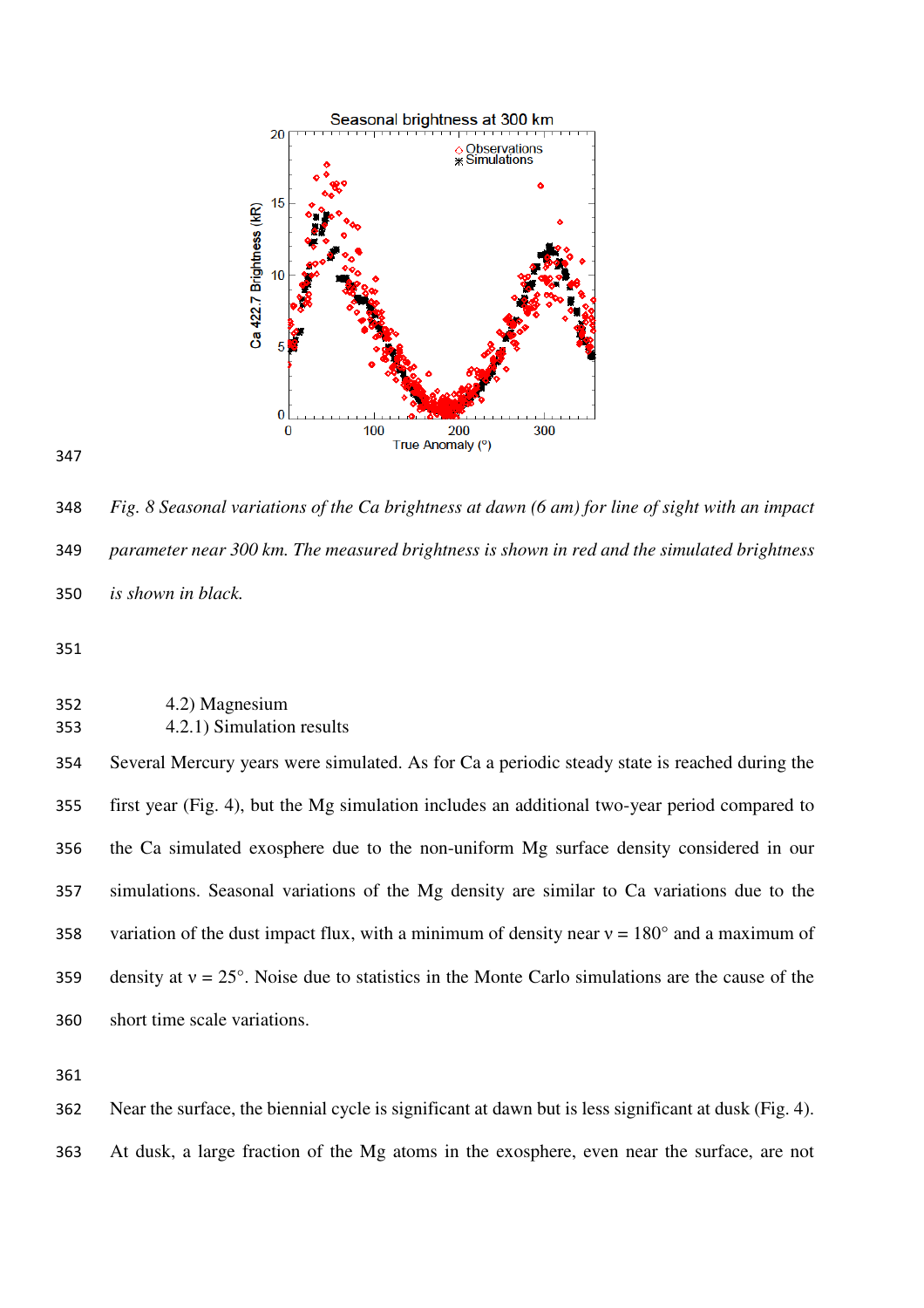produced locally but are transported from dawn. Therefore, the local increase of the production 365 at dusk during the end of odd years ( $v=385^\circ$ , 1105°, 1865°, ...) is balanced by the decrease of the Mg atoms coming from dawn. A similar effect can explain the noon/midnight variation with a two-year cycle of the density near the surface at noon but not at midnight (the local production 368 and the supply from dawn increase at noon at  $v = 25^{\circ}$ , 745°, 1465°, etc., while at midnight the 369 local production decreases at  $v = 25^{\circ}$ , 745° balancing the increase of the supply from dawn). At 1000 km, the biennial cycle is observed at all local times, although it is smaller at dusk, noon and midnight than at dawn. Above 1000 km, the density is more sensitive to the integrated source rate over the surface which is only 10% larger when the Mg enriched region is near dawn 373 at the beginning of the odd years ( $v = 25^\circ$ , 745°, 1465°, ...) than near dusk at the beginning of 374 the even years ( $v = 385^\circ$ , 1105°, 1825°, ...).

Because the ionization lifetime of Mg (between 40 and 100 hours) is much larger than the ionization lifetime of Ca, the photoionization impact on the exospheric density is negligible, and the density near noon and midnight remains comparable at 1000 km altitude. The equatorial 378 map of the Mg density at  $v = 360^\circ$  is shown in Fig. 5, the radiation pressure, included in our simulations is not efficient enough to create a noticeable extended tail on the nightside (Fig. 10), but is sufficient to increase the average time of residence of the atoms in the exosphere, creating a small dayside/nightside asymmetry. Contrary to the Ca simulation, a simulation performed with an arbitrary 10 times larger radiation pressure showed the formation of a Mg tail.

A way to prove that a large fraction of Mg atoms in the exosphere at dusk are coming from dawn and not from the dusk surface is to estimate the simulated kinetic temperature. In the 387 simulation, all the Mg atoms are ejected with a MBF distribution at  $T = 6000$  K. At LT= 12h 388 and 24h, the simulated kinetic temperature near the surface is close to 6000K. At  $LT = 6h$  it is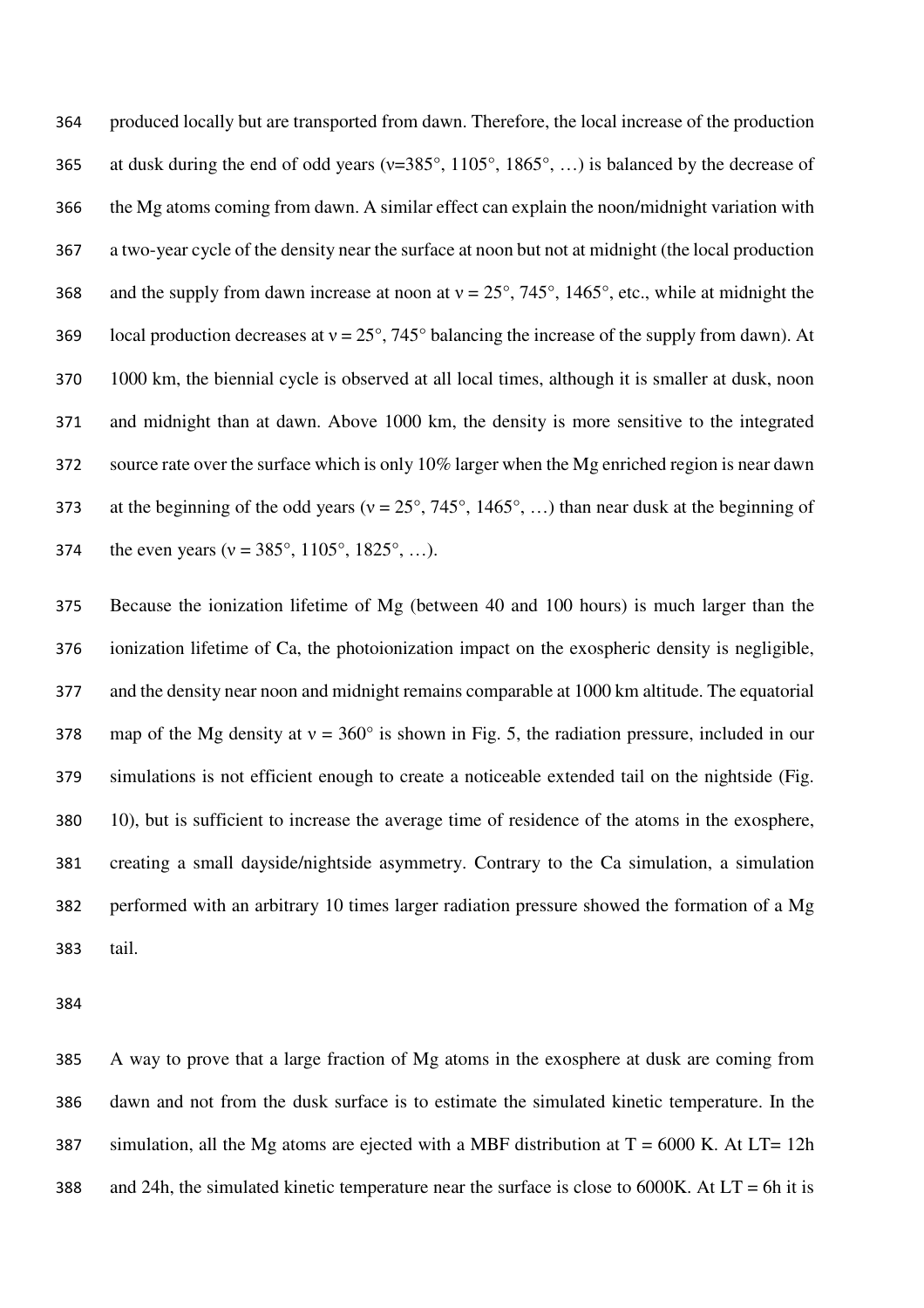389 slightly lower (5500 K), while at  $LT = 18h$ , the kinetic temperature is slightly larger (8500 K) (Fig. 9). At dawn the temperature is reduced by the diverging flow of Mg atoms from dawn to dusk. From a kinetic approach, Mg atoms initially ejected with a large horizontal (parallel to the surface) velocity are moving from dawn to dusk, this local loss of the Mg atoms is not balanced by atoms coming from dusk because of the lower production rate. Therefore, the dawn should be relatively depleted of atoms with with large horizontal velocity leading to a smaller width of the velocity distribution function. On the contrary, the small fraction of particles moving from dawn to dusk represent a substantial fraction of the atoms present at dusk. Therefore, the dusk velocity distribution function should be enriched at large horizontal velocity at dusk, leading to an increase of the kinetic temperature.

This effect is very general in collisionless medium, and can be noted, for example, in the simulations of the hot oxygen in the exosphere of Mars by Hodges (2000) where the simulated kinetic temperature at noon (the maximum of production of hot oxygen) is lower than the simulated kinetic temperature at midnight (the minimum of production of hot oxygen).



*Fig. 9 Simulated Mg kinetic temperature profiles at ν = 0° for the second (solid lines) and third (dashed lines) simulated years at latitude =0° and four different local times*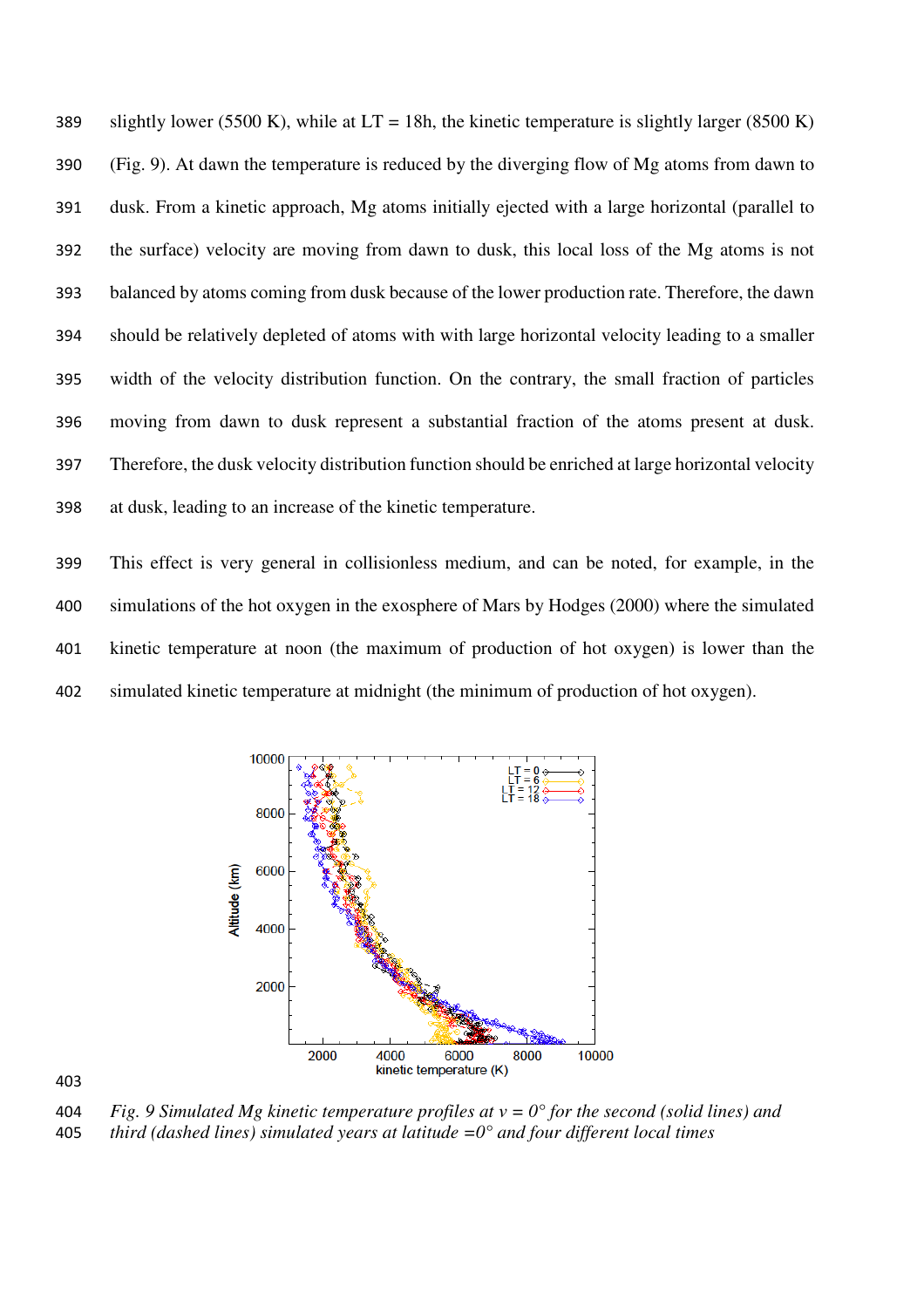This confirms that a substantial fraction of the atoms present in the exosphere at dusk near the surface (in the equatorial plane) are energetic atoms with an initial horizontal velocity large enough to travel balistically from dawn (the peak of ejected Mg atoms) to dusk.

- The vertical profiles of the simulated density are shown in Fig. 10. The simulated Mg density
- 410 is  $\sim$  10 larger than the simulated Ca density near the surface.



*Fig. 10 Simulated Mg density profiles at ν = 0° for the second (solid lines) and third (dashed lines) simulated years at latitude =0° and four different local times.* 

At dawn and noon, the variation of the simulated density between the two years displayed in Fig. 10 is due to the biennial cycle discussed before and not to the numerical noise. At higher 416 altitudes (> 2000 km), the Mg exosphere becomes nearly spherically symmetric, even though the radiation pressure produces a small night/day asymmetry (see also Fig. 5). As for Ca, the lateral flow decreases the scale height at dawn and increases it at dusk (Fig. 10). Note that, despite the lower kinetic temperature mass ratio (expressed in Dalton (Da) or atomic mass unit) for Mg (~247K/Da) than Ca (1745 K/Da), the Mg and Ca density decreases by a similar factor 421 of  $\sim$  100 – 1000 from the surface to 10,000 km, confirming the importance of the ionization frequency in the scale height of the Ca density. The Mg dawn/dusk density ratio near 300 km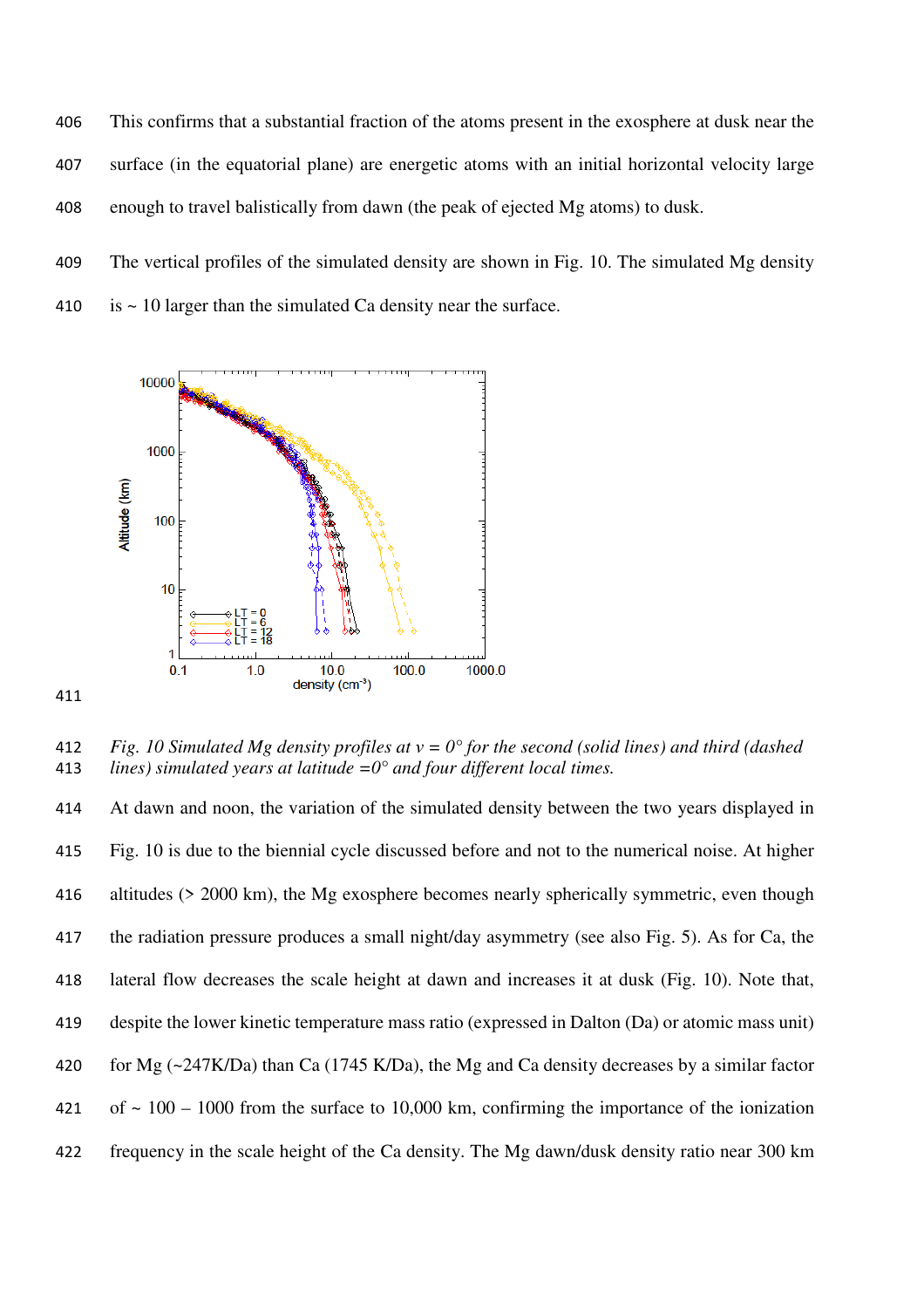423 is between  $2 - 3$ , lower than the Ca dawn/dusk ratio near 300 km ( $\sim 10$ ) (Fig.6). Compared to Mg, a smaller fraction of Ca atoms produced near dawn reach the dusk side due to the shorter Ca ionization lifetime.

### 4.2.2) Comparison with MESSENGER/MASCS

428 We also compare systematically all the observations by MESSENGER to the simulated density assuming an optically thin emission (Fig. 11). The seasonal variations of the excitation frequency used in our manuscript differ from Merkel et al. (2017) as discussed in Section 5.



*Fig. 11 Seasonal variations of the Mg brightness at dawn (6 am) for line of sight with an impact parameter near 500 km for odd (left figure) and even (right figure) years The measured brightness is shown in red (odd years) and blue (even years) and the simulated brightness is shown by black diamonds (odd years) and black crosses (even years).* 

This comparison shows a good agreement, within 30% of the seasonal variations between the

437 observations and simulated brightness for  $v > 80^\circ$  where the dust flux from Encke is negligible.

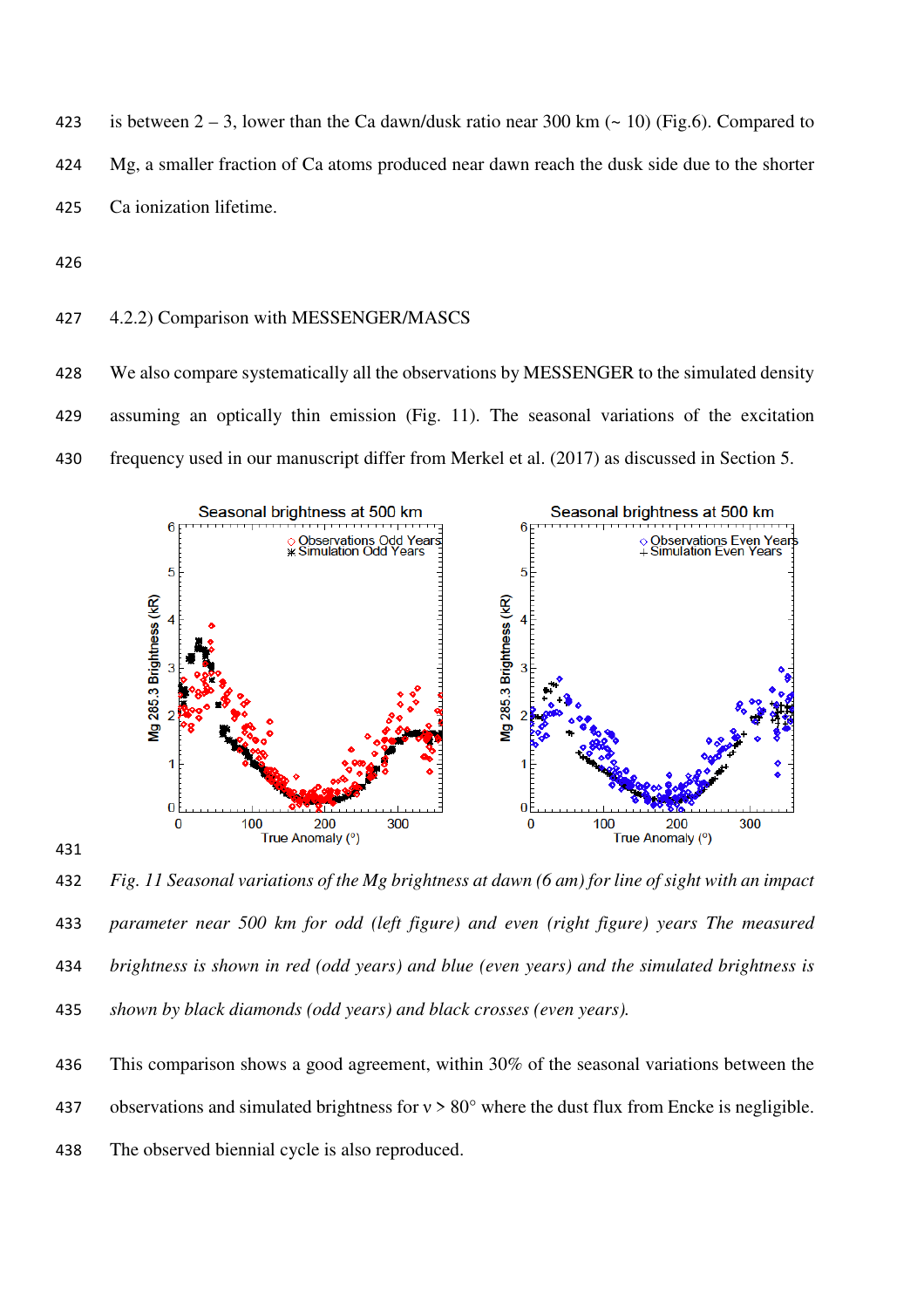This result confirms that the interplanetary dust impact is the main source of both calcium and magnesium ejection in the exosphere of Mercury and the two set of observations are consistent with a source due to an interplanetary dust disk with geometrical parameters published by Killen 442 and Hahn (2015) for  $v > 80^\circ$ . There is a small discrepancy between the Mg simulation and the 443 observations between  $v = 20^{\circ}$  and  $v = 80^{\circ}$ , where the additional source attributed to Encke dust flux is important. As explained in Section 5, the simulated brightness is very sensitive to the excitation frequency of the Mg line which uncertainty might explain this discrepancy.

**5) Discussion** 

5.1) Mg g-value

The seasonal variations of the Mg g-value used to simulate the Mg brightness are shown in Fig. 12b and are calculated using the solar spectrum measured by the Air Force Geophysical Laboratory (Hall and Aderson 1991), sampled every 100 mA, but rescaled in flux by a factor 0.83 (Langowski et al. 2014). We also consider a maxwellian velocity distribution at a fixed 452 temperature ( $T = 6000K$  for Mg). This assumption is not correct because the simulated velocity distribution is not maxwellian but the non-maxwellian effect are not expected to be large. For example, if we neglect completely the velocity of the atoms in Mercury frame (i.e. used a Dirac 455 velocity distribution at  $V = 0$  in Mercury's frame), the comparison is not modified substantially for Mg.

The seasonal variations of the g-values differ from the variations used by Merkel et al. (2017) (dashed line). The difference is due to the solar spectral flux used to compute the g-value (Fig. 12a). Merkel et al. (2017), used the high spectral resolution solar flux from Killen et al. (2009). The spectrum of Killen et al. (2009) has a better spectral resolution (10 mA) but contains a feature near 285.3 nm not present in the solar spectrum of Hall and Anderson (1991). This feature is the main source of difference between our g-values and the g-value of Merkel et al. (2017). This feature is not due to the better spectral resolution of the solar spectrum of Killen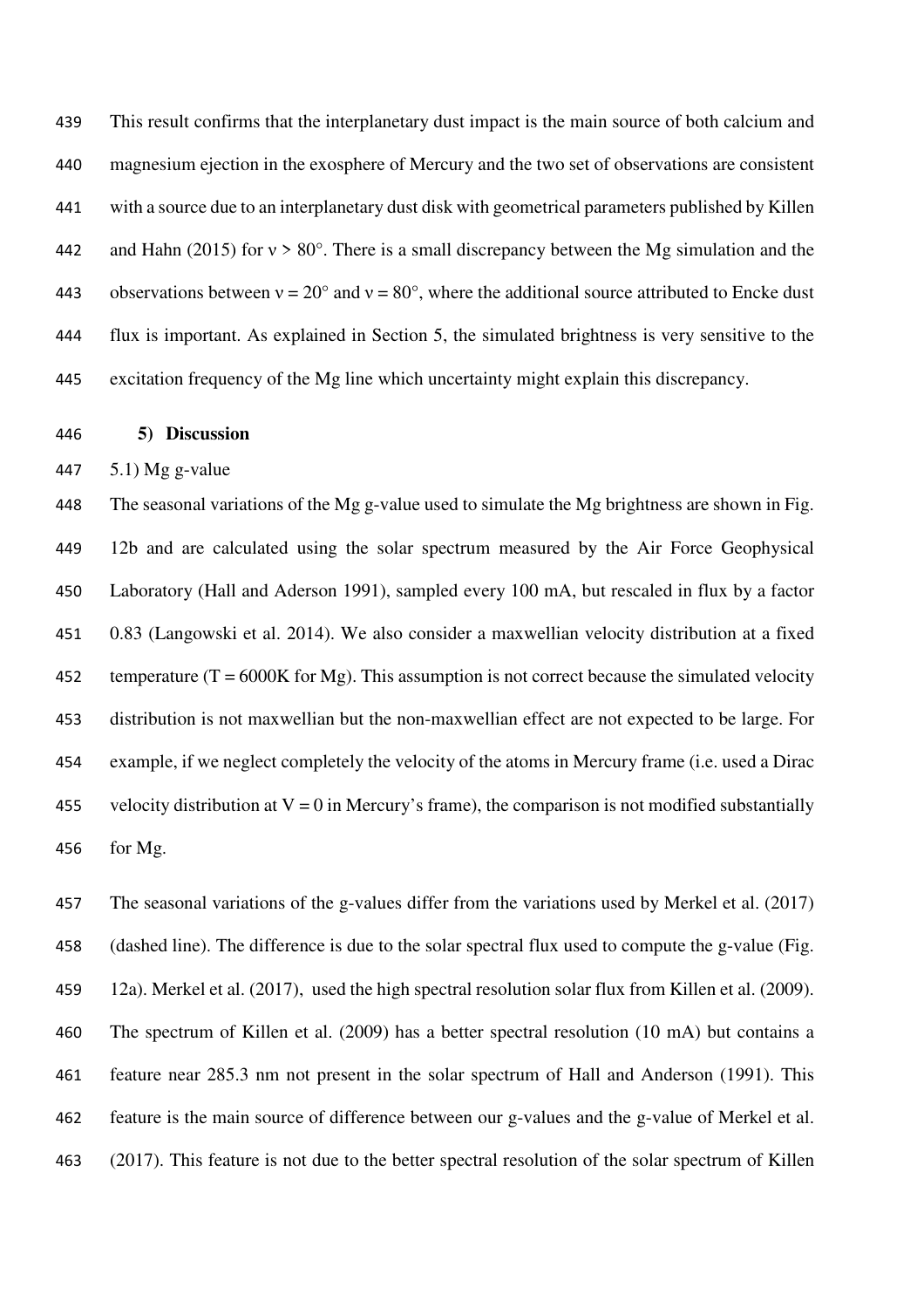et al. (2009). The dot-dashed line in Fig 12a corresponds to the solar spectrum from Killen et al. (2009) degraded to 100 mA resolution. It shows that with a resolution of 100 mA, the feature near 285.3 nm should have been detected. Then the solar spectrum from Hall and Anderson (1991) and Killen et al. (2009) are not consistent in this spectral range. This difference has a large effect on the interpretation of the seasonal variation of the Mg brightness and therefore, new high spectrally resolved solar spectrum in this wavelength range is highly needed. The recently published solar spectrum from Coddington et al. (2021) also used the observations done by Hall and Anderson (1991) between 200 and 310 nm rescaled in flux close to 0.83 (Fig. 12a). The solar spectrum of Chance and Kuruzc (2010) is systematically larger in this 473 wavelength range by  $\sim 1.5$ .





*Fig. 12 a) Solar spectrum near 285. 3 nm used in the simulation compared to other solar spectrum. The two vertical dot-dashed lines on the x-axis represent the Doppler shifted wavelength range due to the radial velocity of Mercury (~±10 km/s) along its orbit. b) Seasonal variations of the g-value of the Mg line used in our simulations, compared to the g-value derived from other solar flux.* 

- 480 Also, it should be noted that the FWHM of the MASCS instrument was  $6.6 \text{ Å}$  much larger than
- the resolution of all these solar features.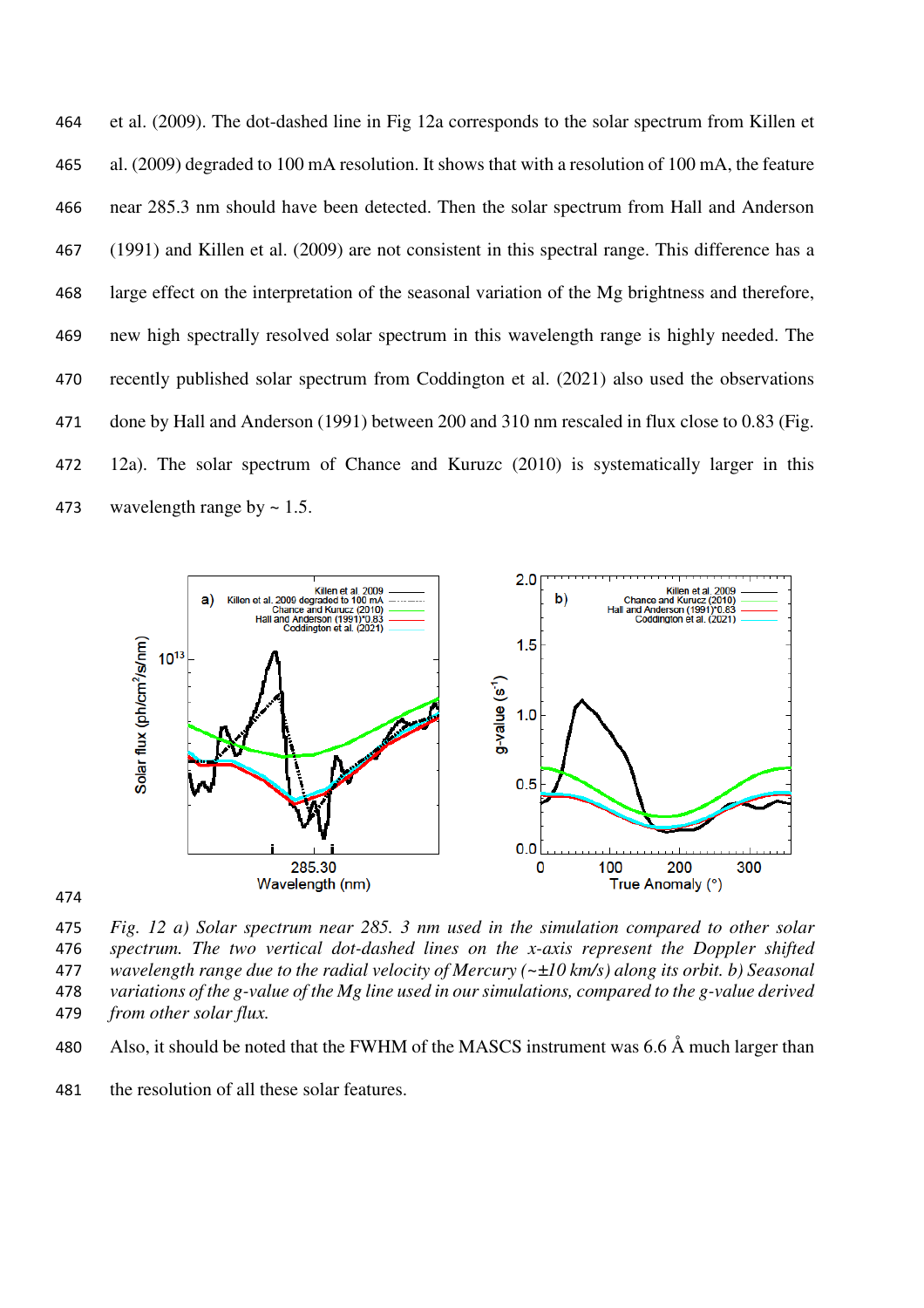The spectral resolution of the observed solar spectrum from Hall and Anderson (1991) and then, the spectrum from Chance and Kuruzc (2010) or Coddington et al. (2021) are not sufficient to derive accurately the seasonal variation of the Mg g-value at Mercury (Fig. 12a) and may 485 explain the remaining difference for  $v \le 80^\circ$ . A deeper Fraunhofer line, would decrease the 486 excitation frequency at  $v = 0^\circ$  and  $v = 180^\circ$  and shift the g excitation frequency peak towards v 487 =  $90^{\circ}$  and  $v = 270^{\circ}$ , leading to a better fit of the observations.

Contrary to Mg, the seasonal variations of the g-value for Ca derived from the solar spectrum of Killen et al. (2009) are in very good agreement with those derived from Coddington et al. (2021) and then not discussed.

5.2) Ca and Mg ejection rates

The simulated Mg and Ca vaporization rates are given by Eq. 1 as the product of the impacting dust flux, the X/Si surface ratio and a free parameter *A*. This free parameter *A* was tuned to fit 494 the Ca observations and this same value is used for Mg and give a good fit of the MESSENGER 495 observations (Fig. 11). For Ca, we consider a uniform surface distribution of Ca/Si =  $0.15$ , 496 which is a simplification, since the MESSENGER/XRS show some variations from 0.05 to 0.3, but with an incomplete coverage. Such variations may cause a biennial cycle in the exospheric Ca, but possibly of too small magnitude to be detected by MESSENGER/MASCS. We implicitly assume that all Ca and Mg atoms ejected into the exosphere of Mercury are coming from the surface of Mercury. In reality, a fraction of the exospheric Ca and Mg atoms could come from the impacting dust itself but the volume of impact melt and vapor should be much larger than the impactor volume (Cintala 1992). Ca and Mg are ejected under molecular form and should be quickly dissociated in the dayside (Cassidy et al. 2021). Therefore, the production of atomic Ca and Mg should not be exactly at the surface. Such complexity will be considered in the future. The simulated Ca and Mg ejection rates at 6 am are displayed in Fig. 13.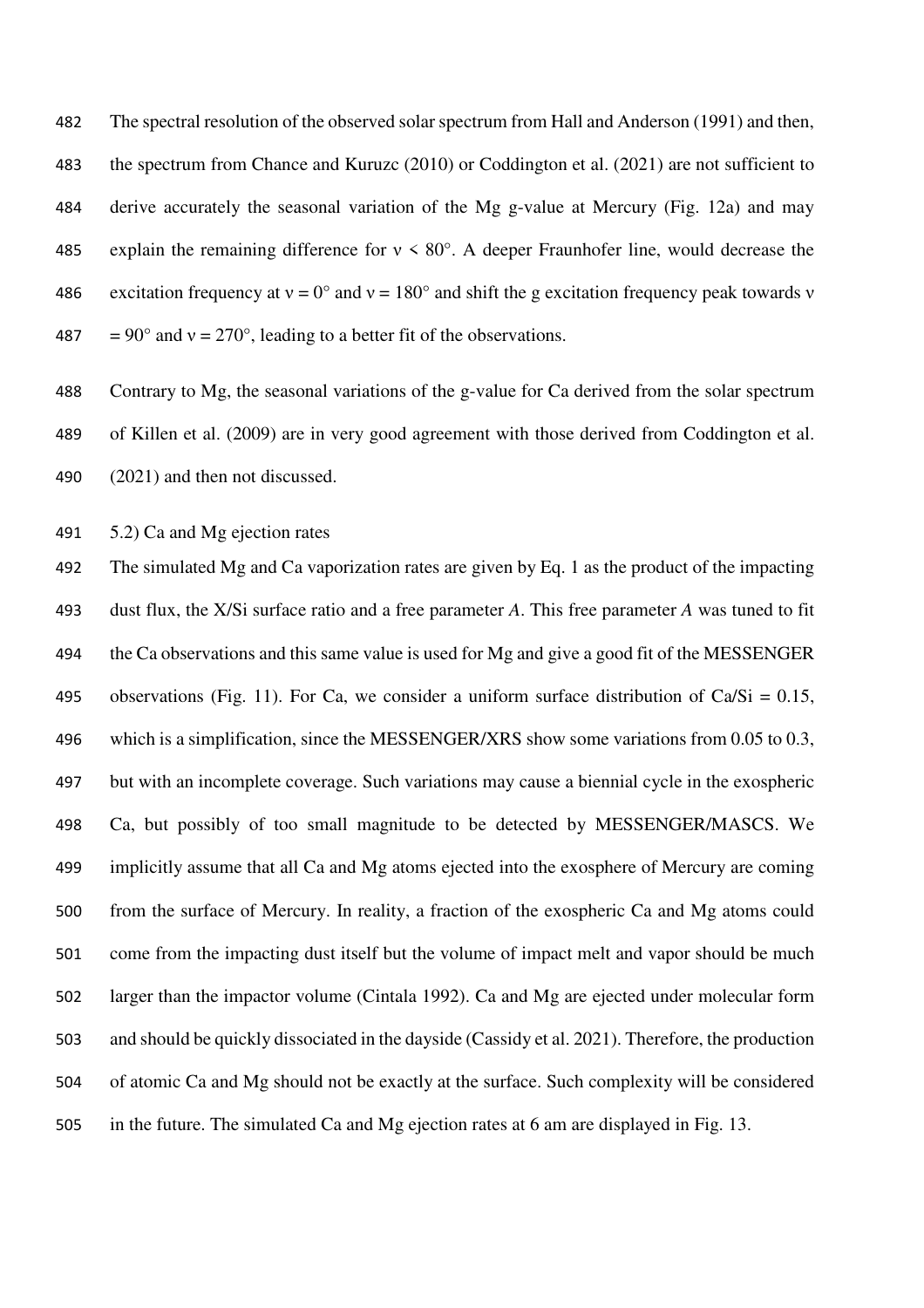

#### 

*Fig. 13 Simulated seasonal variations of the Mg and Ca source rate at latitude =0°, LT = 6 am* 

For Ca, we found a systematic lower source rate by a factor of 2 compared to Burger et al. (2014). This difference is not understood since the assumptions used in our model are those used by Burger et al. (2014).

For Mg, the ejection rate at dawn are larger by a factor of ~4 - 10 compared to the ejection rate derived by Merkel et al. (2017) near dawn. A cause of the difference is associated to the 514 g-values used by Merkel et al. (2017) to derive the source rate near  $v = 60^{\circ}$ . But even for  $v >$  $140^\circ$ , where the g-value used by Merkel et al. (2017) is close to the value used in our study 516 (Fig. 12b) there is a systematic difference by a factor of  $\sim$  5. The use of a non-uniform source rate is the main cause of the discrepancy. Merkel et al. (2017) used a 1D Chamberlain model, so the horizontal flow of particles ejected at dawn is exactly balanced by particles ejected elsewhere and moving to dawn. In our simulations, this horizontal flow is not balanced because the ejection rate is lower at other local times and therefore, to compensate the lateral loss and fit the observations, the source rate should be increased compared to a 1D simulation.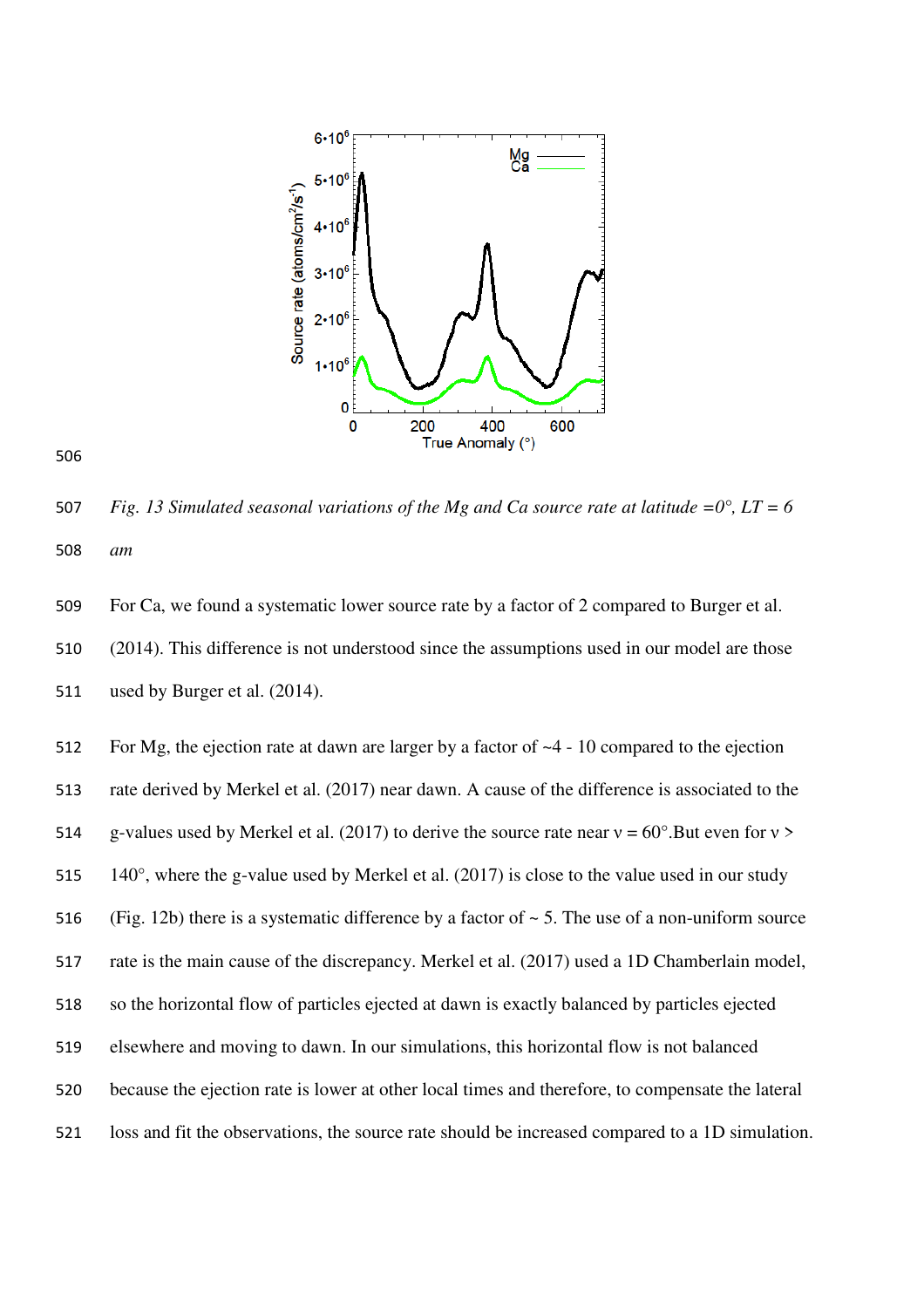- The ratio between the Mg and Ca ejection rate follows the Mg/Ca ratio at the surface of Mercury but since we use a homogeneous surface concentration for Ca and a heterogeneous surface concentration for Mg, a biennial cycle is simulated for Mg but not for Ca.
- 

#### **6) Conclusion and future work**

We use the LATMOS Exospheric Global Model to study Ca and Mg emissions observed by UVVS/MESSENGER, focusing on the dawn observations. Our study shows that the seasonal 528 variations for true anomaly angle  $v > 80^\circ$  of the two species can be explained by impact vaporization from interplanetary dust coming from a disk with the geometric properties proposed by Killen and Hahn (2015). For Ca an additional source, attributed to Encke dust by 531 Killen and Hahn (2015) is needed with a peak near  $v = 25^{\circ}$  and could be sufficient to reproduce the Mg observations. This last result strongly depends on the depth of the solar Fraunhofer line corresponding to the Mg emission wavelength not well known due to the limited spectral 534 resolution of the solar flux near 285 nm. Physical processes important near  $v = 0^\circ$ , not included in our models could also be the cause of the discrepancy. We also found that due to the large dawn/dusk asymmetry in the source rate, 1D models are not adapted to intepret the observations and derive the source flux with a good accuracy because this large asymmetry produces a strong horizontal circulation from dawn (the source maximum) to dusk (the source minimum), and then affect the local density scale heights and source rate needed to reproduce the observations. Our model is probably still too simple to catch all the observed variations. A more accurate model of the dust impact flux as developed by Pokorny et al. (2018) shows some seasonal variations of the local time of the peak of the dust impact flux (slightly shifted towards midnight 543 for  $v < 180^\circ$  and towards noon for  $v > 180^\circ$ ) that could slightly affect the seasonal variations at different local times. Other effects not considered in this study that will be considered in the future are the amount of Ca/Mg coming from Mercury and the dust as well as a study of the local time variations that could help to better constrain the origin of the dust responsible of the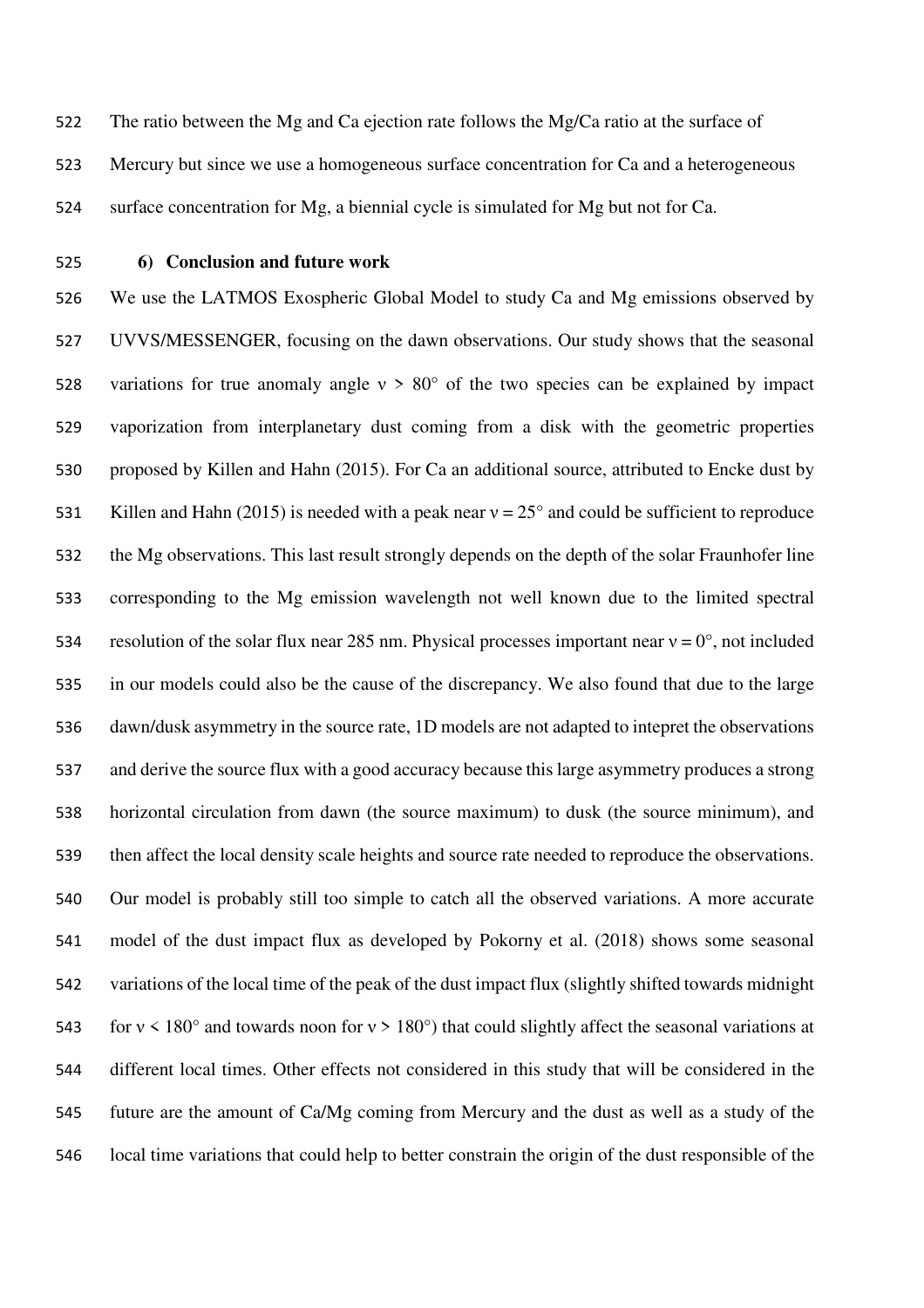formation of the Mg/Ca exosphere of Mercury. These two species are in the spectral range of the instrument PHEBUS onboard BepiColombo (Quémerais et al. 2020) and are expected to be regularly observed during one terrestrial year after the insertion of the spacecraft around Mercury. Those measurements would help to better understand the origin of these two species.

## **Acknowledgements**

We thank CNES for their support of this study. MESSENGER/MASCS data reported in this paper are archived by the NASA Planetary Data System : https://pds-geosciences.wustl.edu/missions/messenger/mascs.htm. The Mg/Si map produced by MESSENGER/XRS is archived by the NASA PDS https://pds-geosciences.wustl.edu/missions/messenger/xrs.htm

Simulated Mg and Ca density for two Mercury years (simulated Years 2 and 3) can be found in zenodo (doi: https://doi.org/10.5281/zenodo.5575812)

The solar flux used to simulate the Mg g-value is archived on the NOAA ftp repository:

ftp.ngdc.noaa.gov/STP/SOLAR\_DATA/SOLAR\_UV/MID\_UV

### **Appendix : Relation between MSO and planetographic coordinates**

In this appendix, the Mercury-Sun distance will be noted r instead of d (in the manuscript) to avoid confusion with the differential operator. The planetocentric longitude α can be derived 567 from the MSO longitude  $\varphi$  at any time by integration of the orbital motion of Mercury (Eq. A1)

568 
$$
\varphi(\alpha, t) = \varphi(\alpha, 0) + \frac{180}{\pi} \int_0^t (\omega_{rot} - \omega_{orb}(t')) dt'
$$
 (Eq. A1)

569 The areal velocity is constant  $(2<sup>nd</sup>$  Kepler's law) and given by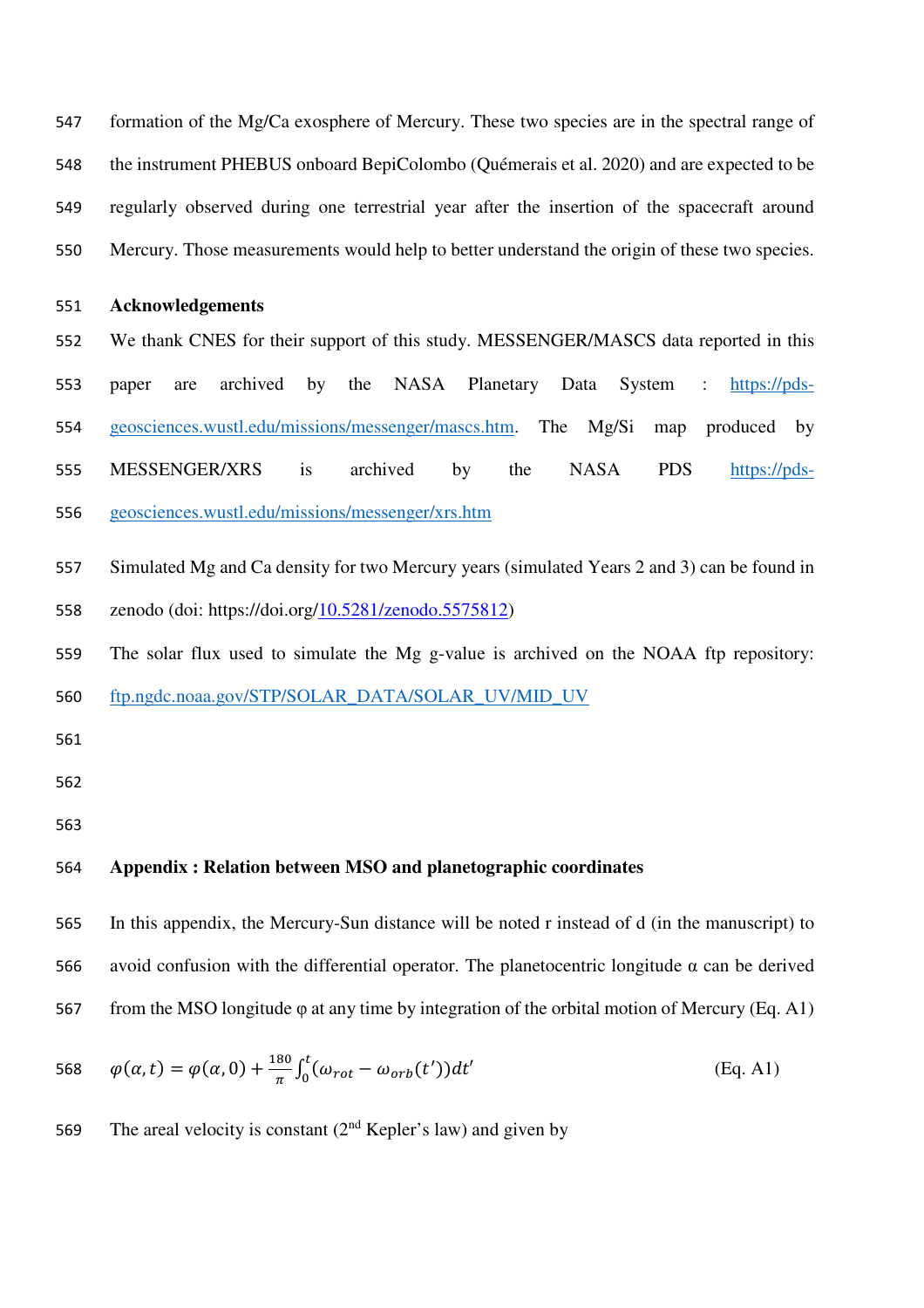570 
$$
V_A = \frac{1}{2}r^2\omega_{orb}(t) = \frac{1}{2}r^2\frac{dv}{dt}
$$
 (Eq. A2)

571 In the integration, the time variable t can be replaced by the TAA ν

572 
$$
dt = \frac{1}{2} \frac{r^2}{V_A} dv
$$
 (Eq. A3)

573

574 
$$
\varphi(\alpha, \nu) = \varphi(\alpha, 0) + \frac{180}{\pi} \int_0^{\nu} \left( \frac{r^2(\nu')}{2V_A} \omega_{rot} - 1 \right) d\nu'
$$
 (Eq. A4)

575 By convention, we choose the initial condition  $\varphi(\alpha, 0) = \alpha$  for odd years and  $\varphi(\alpha, 0) = 180^\circ + \alpha$ 576 for even years.

## 577 The second term inside the parenthesis can be integrated directly to obtain

578 
$$
\varphi(\alpha, \nu) = \varphi(\alpha, 0) + \frac{180}{\pi} \left[ \int_0^{\nu} \left( \frac{r^2(\nu')}{2V_A} \omega_{rot} \right) d\nu' - \nu \right]
$$
(Eq. A5)

579 The Mercury orbit around the sun is an ellipse defined by a polar coordinate equation:

$$
f(0) = \frac{p}{1 + e \cos v} \tag{Eq. A6}
$$

### 581 Replacing  $r(v)$  by this expression in the integral leads to

582 
$$
\int_0^{\nu} \left( \frac{r^2(v')}{2V_A} \omega_{rot} \right) dv' = \frac{p^2 \omega_{rot}}{2V_A} \int_0^{\nu} \frac{dv'}{(1 + e \cos v')^2}
$$
 (Eq. A7)

583 The areal velocity is constant and equal to the area swept out during a full orbit (πab), where a 584 and b are the semi-major axis and the semi-minor-axis respectively, divided by the orbital 585 period :  $2\pi$ /< $\omega_{\rm orb}$ >

For an ellipse : 
$$
p = a(1-e^2)
$$
 and  $p = b(1-e^2)^{1/2}$ . The products  $p^2$  is then equal to  $ab(1-e^2)^{3/2}$ , and  
then

588 
$$
\frac{p^2 \omega_{rot}}{2V_A} = (1 - e^2)^{3/2} \frac{\omega_{rot}}{<\omega_{orb}>}
$$
 (Eq. A8)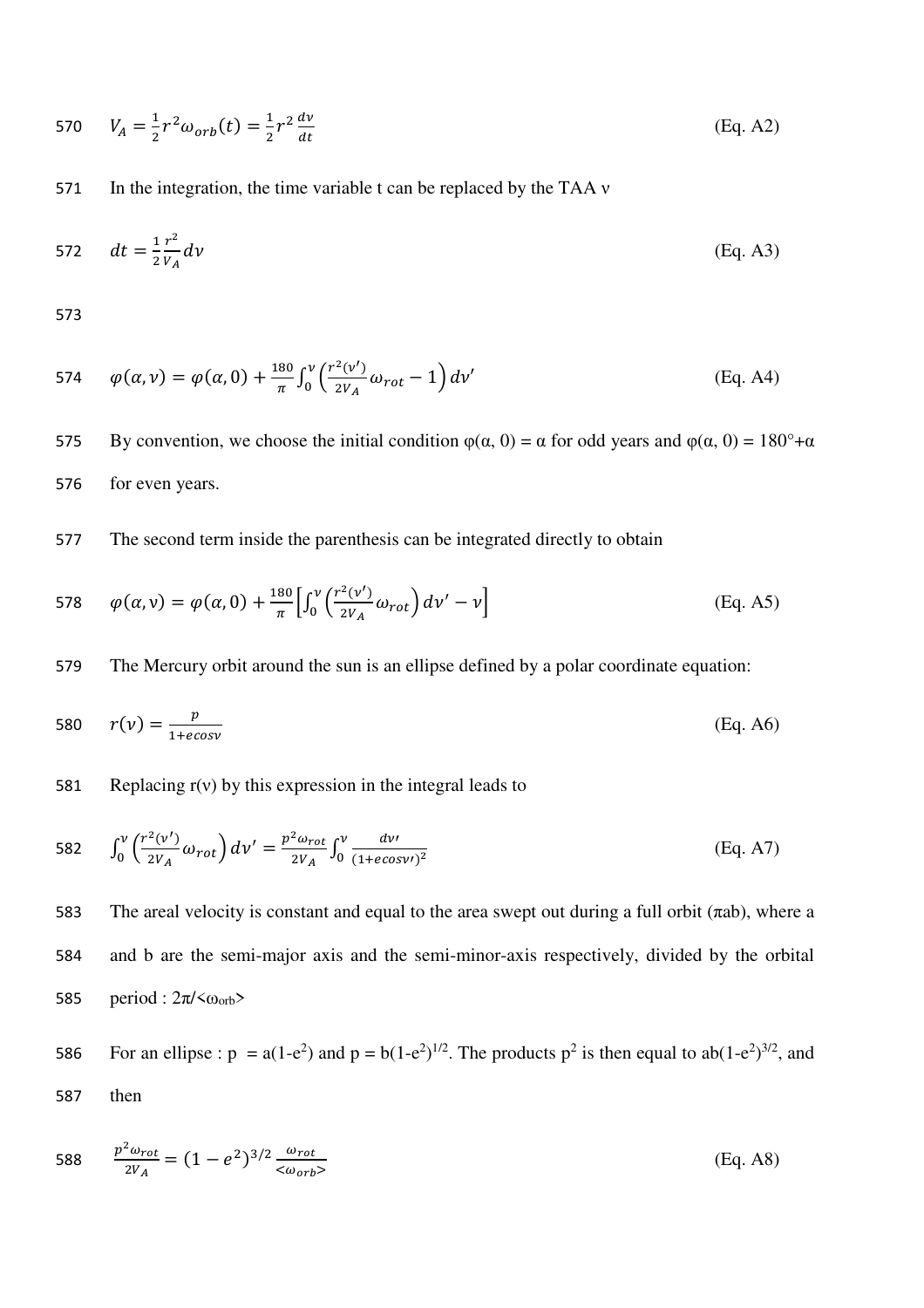589 A way to calculate the integral A7 is to multiply by  $1 = (1-e^2 + ecosv^2 - ecosv^2)/(1-e^2)$  and 590 separate in two terms

591 
$$
\int_0^{\nu} \frac{dv'}{(1+ecos\nu')^2} = \frac{1}{1-e^2} \int_0^{\nu} \frac{(1-e^2+ecos\nu'-ecos\nu')dv'}{(1+ecos\nu')^2}
$$
 (Eq. A9)

592 
$$
\int_0^v \frac{dv'}{(1+ecosv')^2} = \frac{1}{1-e^2} \int_0^v \left(\frac{1}{1+ecosv'} - \frac{e^2 + ecosv'}{(1+ecosv')^2}\right) dv' \tag{Eq. A10}
$$

593 The second integration can be easily calculated.

594 
$$
\int_0^{\nu} \left( \frac{e^2 + e\cos \nu}{(1 + e\cos \nu)^2} \right) d\nu' = \frac{e\sin \nu}{1 + e\cos \nu}
$$
 (Eq. A11)

595 The first integration is a fraction is  $cos(v)$  which can be solved by the usual method using the 596 variable x = tan(v/2), dv =  $2dx/(1+x^2)$ , cos(v) =  $(1-x^2)/(1+x^2)$ 

597 
$$
\int_0^{\nu} \left(\frac{1}{1 + e\cos \nu}\right) d\nu' = \frac{2}{1 + e} \int_0^{\tan(\frac{\nu}{2})} \frac{2 dx}{1 + x^2 \frac{1 - e}{1 + e}} = \frac{2}{\sqrt{1 - e^2}} \int_0^{\sqrt{\frac{1 - e}{1 + e} \tan(\frac{\nu}{2})}} \frac{dy}{1 + y^2}
$$
(Eq. A12)

598 where a last variable change  $y = (1-e)^{1/2}/(1+e)^{1/2}x$  was used to derive the last expression. 599 When  $v < \pi$  the integral can ne calculated directly (the upper variable is always lower than 600 infinity) and leads to

601 
$$
\int_0^{\nu} \left( \frac{1}{1 + e \cos \nu} \right) d\nu' = \frac{2}{\sqrt{1 - e^2}} \tan^{-1} \left( \sqrt{\frac{1 - e}{1 + e} \tan(\frac{\nu}{2})} \right)
$$
 for  $\nu < \pi$  (Eq. A13)

602 When  $v > \pi$  we need to use the Chasles relation :

603 
$$
\int_0^{\nu} \left( \frac{1}{1 + e \cos \nu t} \right) d\nu' = \int_0^{\pi} \left( \frac{1}{1 + e \cos \nu t} \right) d\nu' + \int_{\pi}^{\nu} \left( \frac{1}{1 + e \cos \nu t} \right) d\nu'
$$
 (Eq.A14)

604 The first integral can be computed from A13:

605 
$$
\int_0^{\pi} \left( \frac{1}{1 + e \cos v} \right) dv' = \frac{\pi}{\sqrt{1 - e^2}}
$$
 (Eq. A15)

606 The last integral can be calculated replacing v by  $v - \pi$  which leads to

$$
607 \qquad \int_{\pi}^{\nu} \left( \frac{1}{1 + e \cos \nu} \right) d\nu' = \int_{0}^{\nu - \pi} \left( \frac{1}{1 - e \cos \nu} \right) d\nu' \tag{Eq. A16}
$$

608 This integral can be solved as A12 (replacing e by -e)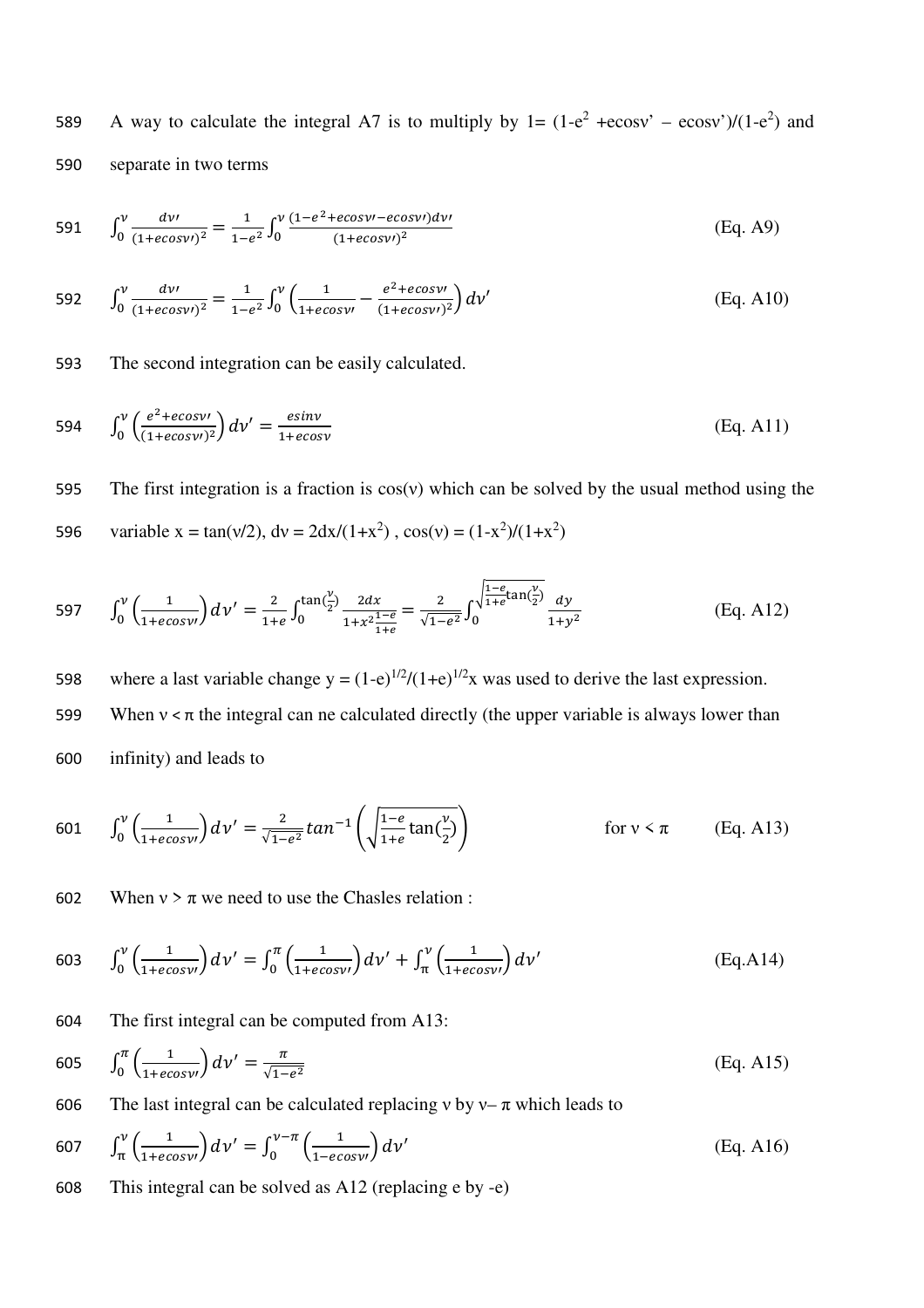609 
$$
\int_0^{\nu-\pi} \left(\frac{1}{1-e\cos\nu}\right) d\nu' = \frac{2}{\sqrt{1-e^2}} \int_0^{\sqrt{\frac{1+e}{1-e}\tan\left(\frac{\nu-\pi}{2}\right)}} \frac{dy}{1+y^2}
$$
(Eq. A17)

610 Finally, we found

611 
$$
\int_0^{\nu} \left( \frac{1}{1 + e \cos \nu} \right) d\nu' = \frac{\pi}{\sqrt{1 - e^2}} + \frac{2}{\sqrt{1 - e^2}} \tan^{-1} \left( \sqrt{\frac{1 + e}{1 - e} \tan(\frac{\nu - \pi}{2})} \right) \qquad \text{for } \nu > \pi \qquad \text{(Eq. A18)}
$$

612 Using, Eq. A5, A7, A8, A11 and A13 leads to Eq. 6a and using Eq A5, A7, A8, A11 and A18

- 613 leads to Eq 6b.
- 614
- 615

#### 616 **References**

- 617 Bida, T.A., R.M. Killen, and T.H. Morgan, Discovery of calcium in Mercury's atmosphere,
- 618 Nature, 404, 159-161, doi :10.1038/35004521, (2000)
- 619 Broadfoot, A.L., D.E. Shemansky, and S. Kumar, Mariner 10 : Mercury atmosphere, Geophys. 620 Res. Lett., 3, 577-580, (1976)
- 621 Burger, M.H., R.M. Killen, W.E. McClintock, R.J. Vervack, A.W. Merkel, A.L. Sprague, M. 622 Sarantos, Modeling MESSENGER observations of calcium in Mercury's exosphere, J.
- 623 Geophys. Res., 117, E00L11, doi : 10.1029/2012JE004158, 2012
- 624 Burger, M.H., R.M. Killen, W.E. McClintock, R.J. Vervack, A.W. Merkel, T.A. Cassidy, M. 625 Sarantos, Seasonal variations in Mercury's dayside calcium exosphere, Icarus, 238, 51- 626 58, (2014)
- 627 Bzowski, M., On the importance of the stochastic character of the radiation pressure in 628 exospheric modelling, Ann. Geophys., 11, 150-159, (1993)
- 629 Cassidy, T.A., C.A. Schmidt, A.W. Merkel, J.M. Jasinski, and M.H. Burger, Detection of large 630 exospheric enhancements at Mercury due to meteoroid impacts, Planet. Sci., 2, 175, 631 (2021)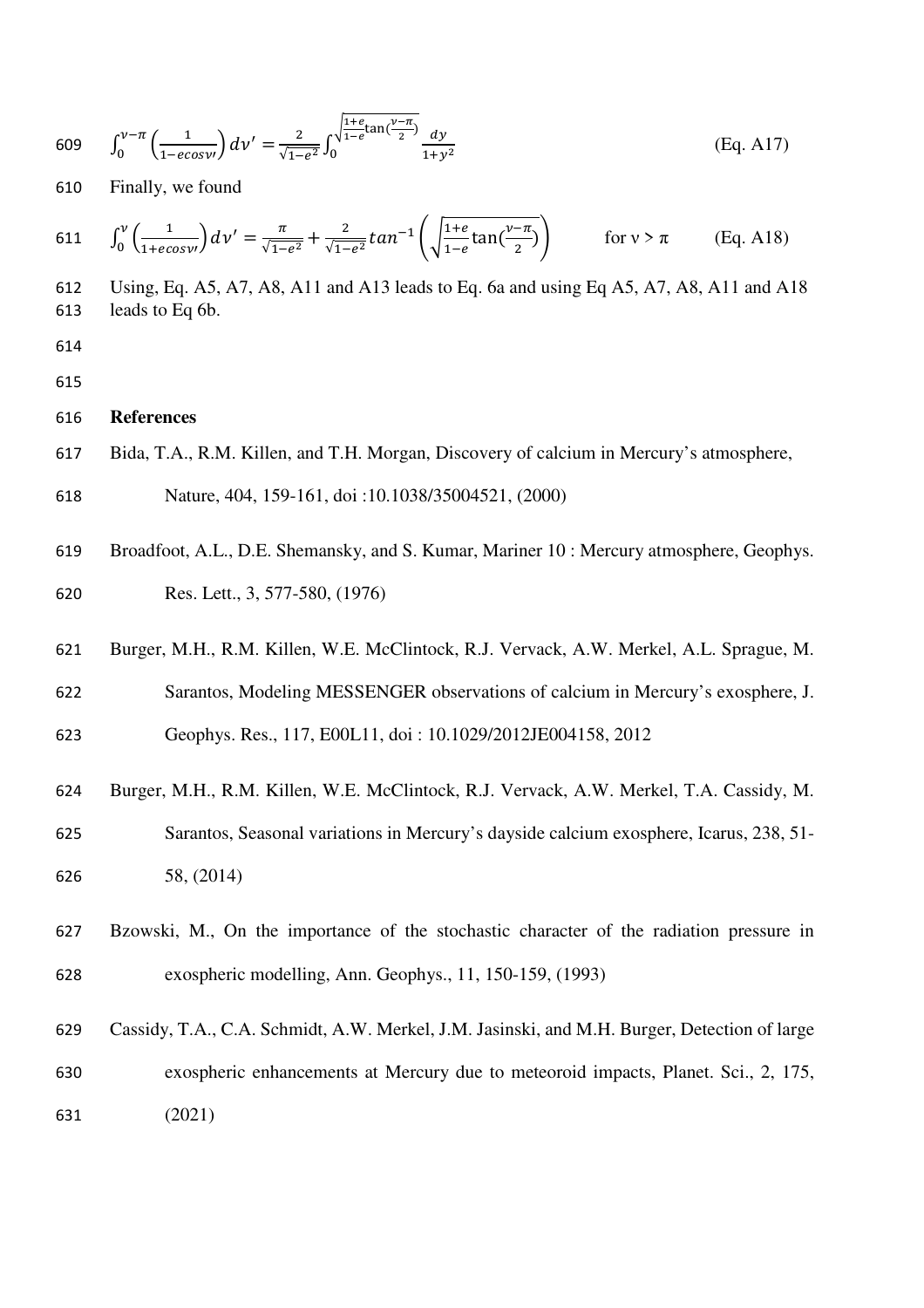- Chamberlain, J.W., Planetary coronae and atmospheric evaporation, Planet. Space Sci., 11, 901-960, doi :10.1016/0032-0633(63)90122-3, (1963)
- Chamberlain, J.W. and D. Hunten, Theory of planetary atmospheres: An introduction to their physics and chemistry, International Geophys. Ser., 36, Academic Press Inc Florida, (1987)
- Chance, K., and R.L. Kurucz, An improved high-resolution solar reference spectrum for earth's atmosphere measurements in the ultraviolet, visible, and near infrared, J. Quant. Spec. and Rad. Transf., 111, 1289-1295 (2010)
- Christou, A.A., R.M. Killen, and M.H. Burger, The meteoroid stream of comet Encke at Mercury : Implications for MErcury Surface, Space ENvironment, GEochemsitry, and Ranging observations of the exosphere, Geophys. Res. Lett., 42, 7311-7318, doi : 10.1002/2015GL065361, (2015)
- Coddington, O.M., E.C. Richard, D. Harber, P.Pilewskie, T.N. Woods, K. Chance, X. Liu, and K. Sun, The TSIS Hybrid solar reference spectrum, Geophys. Res. Lett., 48, e2020GL091709, doi: 10.1029/2020GL091709, (2021)
- 

Grava, C., R. M. Killen, M. Benna, A. Berezhnoy, J. S. Halekas, F. Leblnc, M. N. Nishino, C. Plainaki, J. M. Raines, M. Sarantos, B. D. Teolis, O. J. Tucker, R. J. Vervack, Jr., and A. Vorburger, Volatiles and refractories in surface-bounded exospheres in the inner solar system. Space Science Reviews. SPAC-S-20-00147, 2021. 10.1007/s11214-021-00833-8

Hall, L.A., and G.P. Anderson, High-resolution solar spectrum between 2000 and 3100 Å, J. Geoophys. Res., 96, 12,927-12,931, (1991)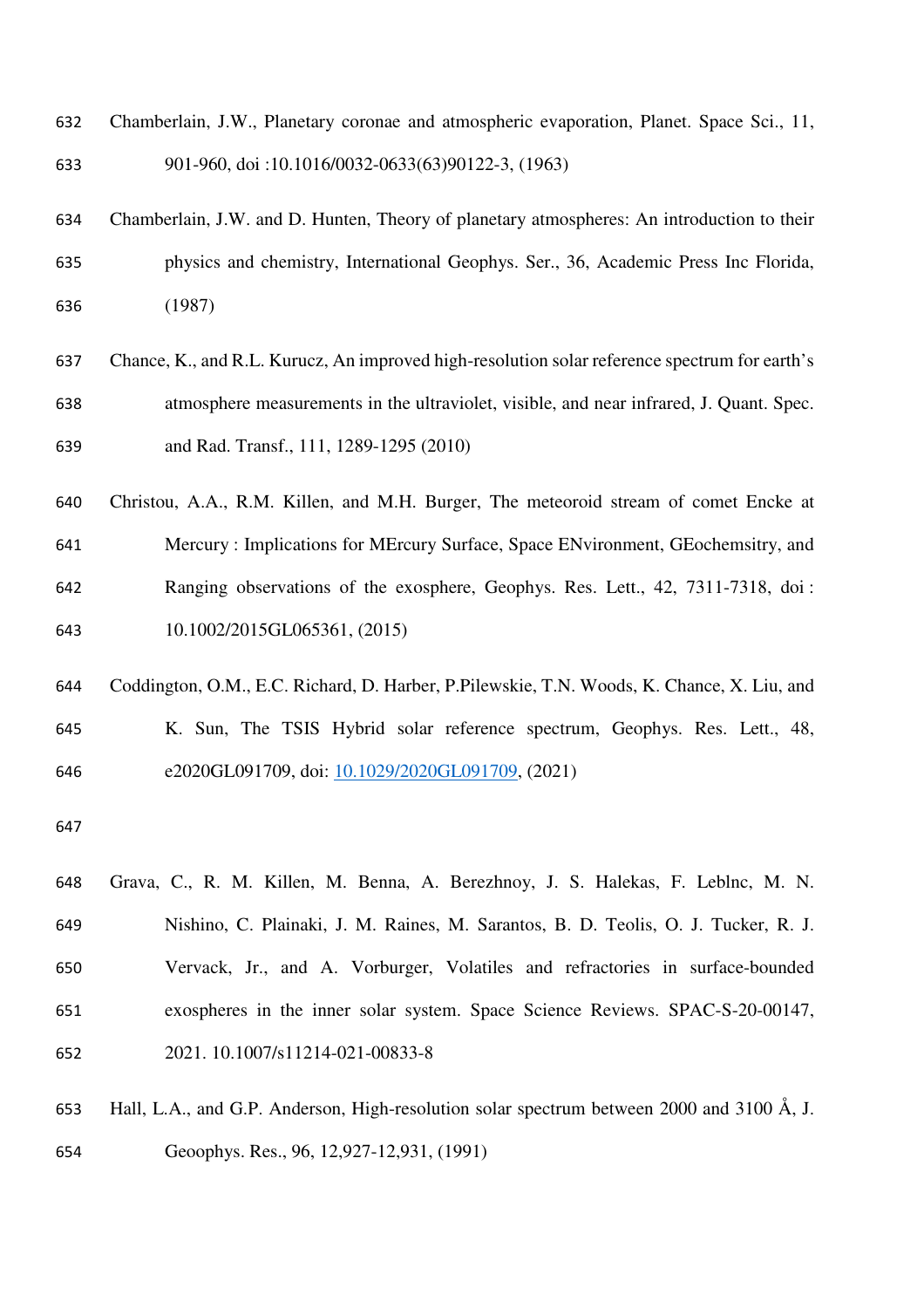- Hodges, R.R., Distributions of hot oxygen for Venus and Mars, J. Geophys. Res., 105, 6971- 6981, (2000)
- Killen, R.M., Pathways for energization of Ca in Mercury's exosphere, Icarus, 268, 32-36, (2016)
- Killen, R.M., and J.M. Hahn, Impact vaporization as a possible source of Mercury's calcium exosphere, Icarus, 250, 230-237, (2015)
- Killen, R.M. T.A. Bida, and T.H. Morgan, The calcium exosphere of Mercury, Icarus, 173, 300-311, doi :10.1016/j.icarus.2004.08.022, (2005)
- Killen, R.M., G. Cremonese, H. Lammer, S. Orsini, A.E. Potter, A.L. Sprague, P. Wurz, M.L. Khodachencko, H. I. M. Lichtenegger, A. Millilo, and A. Mura, Processes that promote and deplete the exosphere of Mercury, Space Sci. Rev., 132, 433-509, doi : 10.1007/s11214-007-9232-0, (2007)
- Killen, R.M, D. Shemansky, and N. Mouawad, Expected emission from Mercury's exospheric species and their ultraviolet-visible signatures, Astrophys. J. Supp. Series, 181, 351-359, (2009)
- Killen, R.M., M.H. Burger, R.J. Vervack, and T.A. Cassidy, Understanding Mercury's Exosphere: Models derived from MESSENGER observations, The view after MESSENGER, ed. by S. Solomon, L. Nittler, B. Anderson. Cambridge Planetary Science, (Cambridge University Press, Cambridge 2018), 407-429, doi: 10.1017/9781316650684.016, (2018)
- Langowski, M., M. Sinnhuber, A.C. Aikin, C. von Savigny, and J.P. Burrow, Retrieval algorithm for densities of mesospheric and lower thermospheric metal atom and ion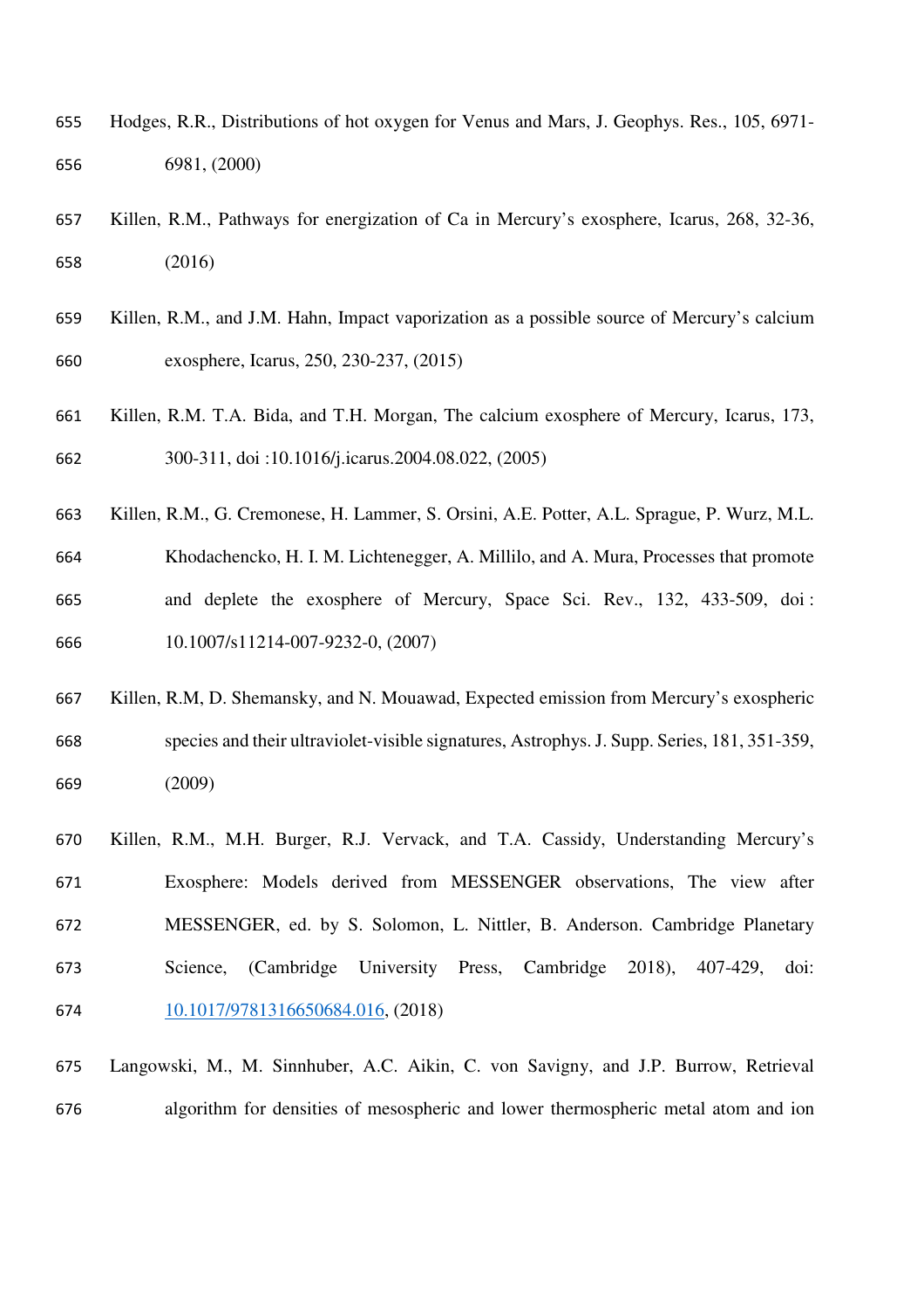- species from satellite-borne limb emission signals, Atmos. Meas. Tech., 7, 29-48, (2014)
- Leblanc, F., E. Chassefière, R.E. Johnson, D.M. Hunten, E. Kallio, D.C. Delcourt, R.M. Killen, J.G. Luhmann, A.E. Potter, A. Jambon, G. Cremonese, M. Mendillo, N. Yan, and A.L. Sprague, Mercury's exosphere origin and relations to its magnetosphere and surface, Planet. Space Sci., 55, 1069-1092, (2007)
- Leblanc, F., J-Y. Chaufray, A. Doressoundiram, J-J. Berthelier, V. Mangano, A. Lopez-Ariste, and P. Borin, Mercury exosphere : III Energetic characterization of its sodium component, Icarus, 223, 963-974, (2013)
- Leblanc, F., J-Y. Chaufray, R. Modolo, L. Leclercq, S. Curry, J. Luhmann, R. Lillis, T. Hara, J. McFadden, J. Halekas, N. Schneider, J. Deighan, P.R. Mahaffy, M. Benna, R.E. Johnson, F. Gonzalez-Galindo, F. Forget, M.A. Lopez-Valverde, F.G. Eparvier, and B. Jakosky, On the origins of Mars' exospheric nonthermal oxygen component as observed by MAVEN and modeled by Heliosares, J. Geophys. Res. : Planets, 122, 2401-2428, (2017a)
- Leblanc, F., A.V. Oza, L. Leclercq, C. Schmidt, T. Cassidy, R. Modolo, J-Y. Chaufray, and R.E. Johnson, On the orbital variability of Ganymede's atmosphere, Icarus, 293, 185- 198, (2017b)

Leblanc, F., C. Schmidt, V. Mangano, A. Mura, G. Cremonese, J. Raines, J. M. Jasinski, M. Sarantos, A. Milillo, R. Killen, T. Cassidy, R. Vervack, S. Kameda, M. Horanyi, D. Janches, A. Berezhnoy, A Christou, T. Hirai, P. Lierle, and J. Morgenthaler, Comparative Na and K Mercury and Moon exospheres, Space Science Reviews (under review)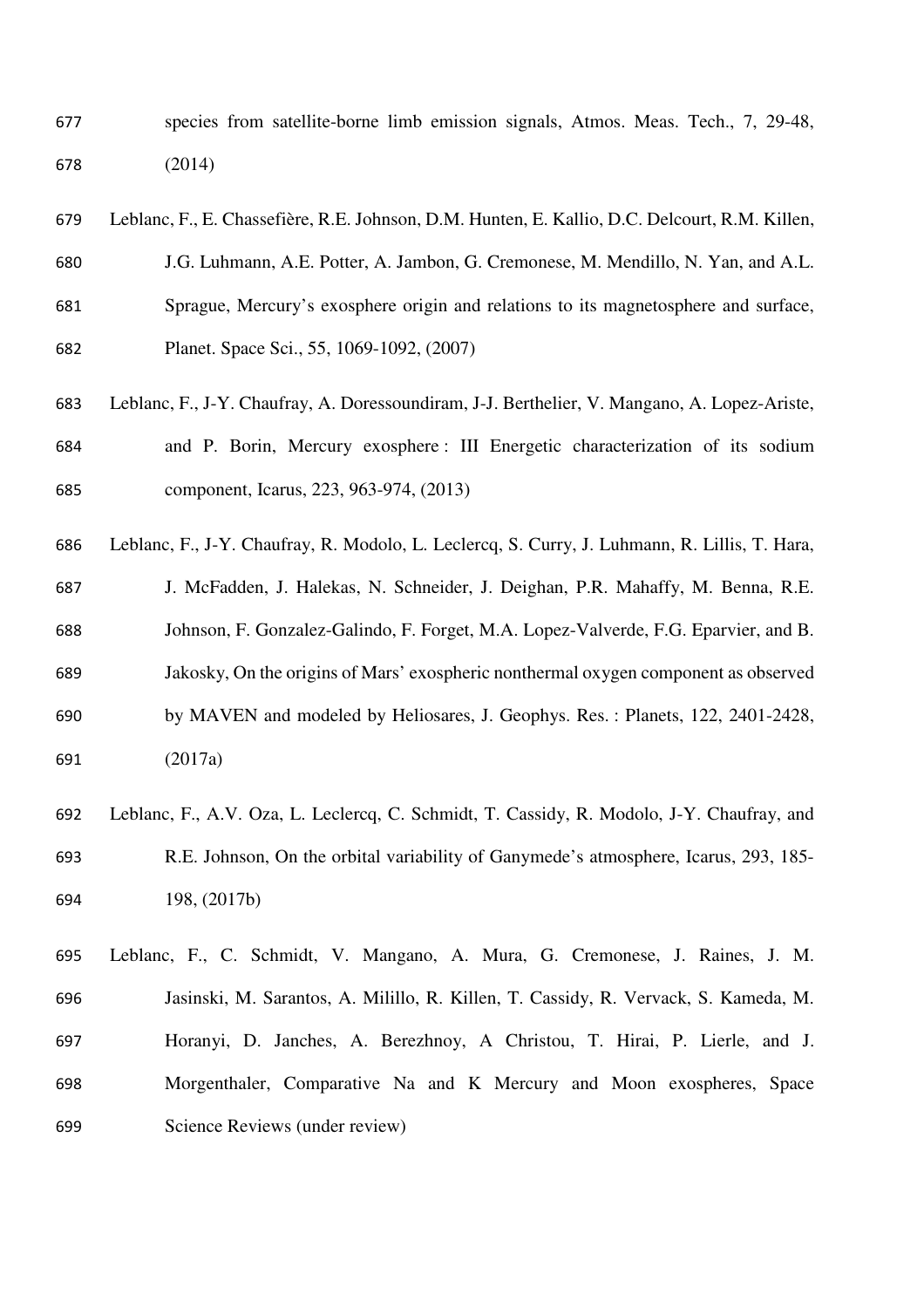- McClintock, W. E. and Lankton, M. R. The Mercury Atmospheric and Surface Composition Spectrometer for the MESSENGER mission. Space Sci. Rev., 131, 481–521, doi:10.1007/s11214-007–9264-5., (2007)
- McClintock, W. E., Bradley, E. T., Vervack, R. J., Jr., Killen, R. M., Sprague, A. L., Izenberg, N. R. and Solomon, S. C. . Mercury's exosphere: Observations during
- MESSENGER's first Mercury flyby. Science, 321, 92–94., (2008)
- McClintock, W. E., Vervack, R. J., Bradley, E. T., Killen, R. M., Mouawad, N., Sprague, A.
- L., Burger, M. H., Solomon, S. C. and Izenberg, N. R., MESSENGER observations of
- Mercury's exosphere: Detection of magnesium and distribution of constituents.
- Science, 324, 610–613, doi:10.1126/science.1172525, (2009)
- McClintock, W.E., T.A. Cassidy, A.W. Merkel, R.M. Killen, M.H. Burger, and R.J. Vervack
- Jr, Observations of Mercury's exosphere : Composition and structure, in Mercury : The view after MESSENGER, ed. by S. Solomon, L. Nittler, B. Anderson. Cambridge Planetary Science, (Cambridge University Press, Cambridge 2018), 371-406,
- doi :10.1017/9781316650684.015
- Merkel, A.W., T.A. Cassidy, R.J. Vervack, W.E. McClintock, M. Sarantos, M.H. Burger, R.M. Killen, Seasonal variations of Mercury's magnesium dayside exosphere from MESSENGER observations, Icarus, 281, 46-54, (2017)
- Merkel, A.W., J.R. Vervack, R.M. Killen, T.A. Cassidy, W.E. McClintock, L.R. Nittler, and M.H. Burger, Evidence of connection Mercury's magnesium exosphere to its magnesium-rich surface terrane. Geophys. Res. Lett., 45, 6790-6797, doi :10.1029/2018GL078407, (2018)